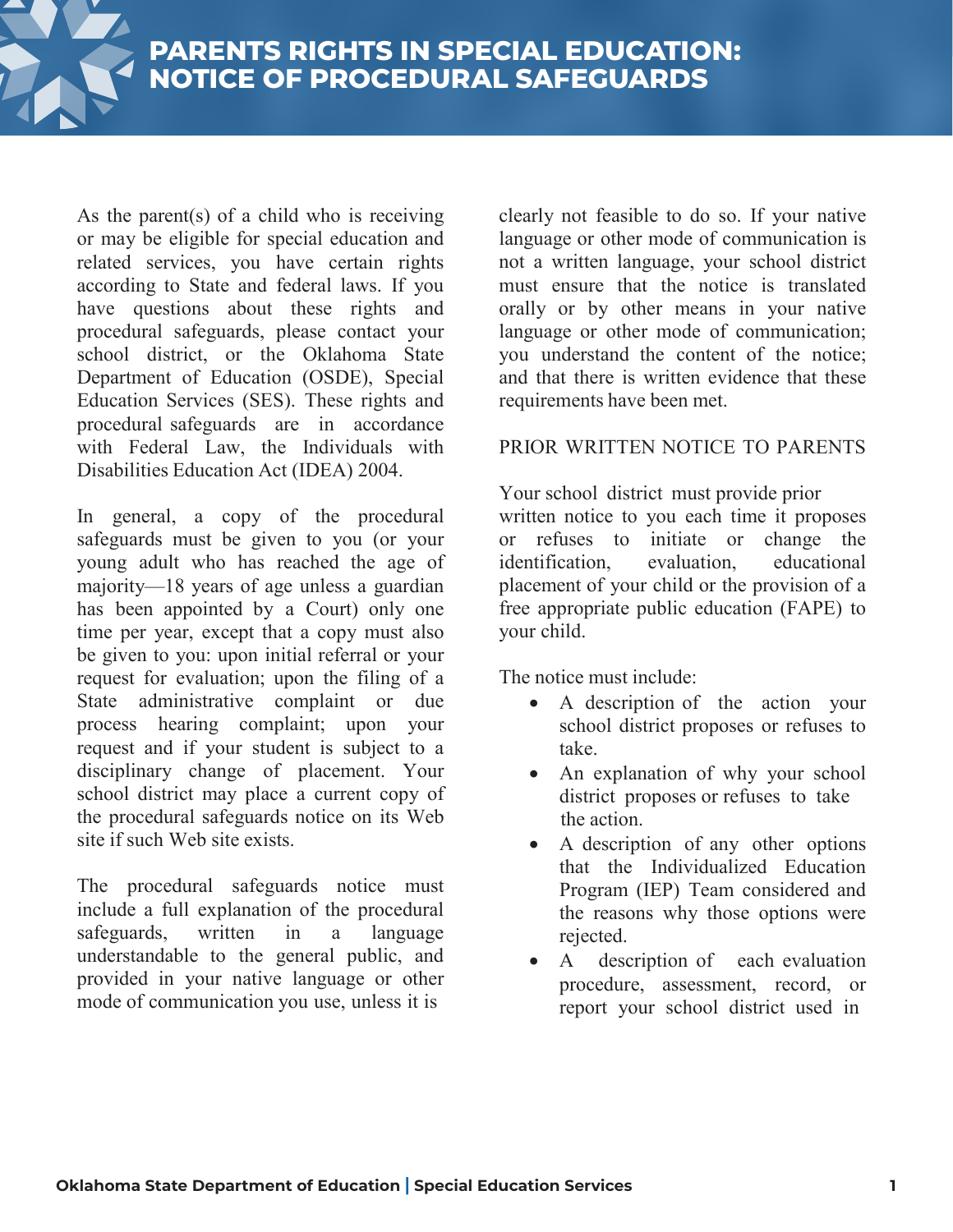

action.

- A description of any other factors which are relevant to your school district's proposal or refusal.
- A statement that you have protection under the procedural safeguards under the IDEA and, if the notice is not a referral for an initial evaluation, the means by which a copy of a description of the procedural safeguards can be obtained, and include resources for you to contact for help in understanding the provisions of the **IDEA**

The notice must be:

- Written in language understandable to the general public.
- Provided in your native language or other mode of communication you use, unless it is clearly not feasible to do so.

## NATIVE LANGUAGE

If your native language or other mode of communication is not a written language, your school district must ensure that the notice is translated for you orally or by other means in your native language or other mode of communication and that you understand the content of the notice. The school must have written documentation that this requirement has been met.

In the case of an individual who is limited English proficient (LEP), native language refers to the language normally used by that person. In the case of a child, it refers to the language normally used by your child's parents in all direct contact with your child. In all direct contact with your child, it refers to the language normally used by your child in the home or learning environment.

deciding to propose or refuse the For a person with deafness or blindness, or a person with no written language, the mode of communication is the language the person normally uses (such as sign language, Braille, or oral communication).

### ELECTRONIC MAIL (E-MAIL)

If your school district offers you the choice of receiving documents by e-mail, you may also choose to receive the following documents by e-mail:

- Procedural Safeguards Notice.
- Notices related to a due process complaint.

### PARENT CONSENT—DEFINITION

Consent means:

- You have been fully informed in your native language or other mode of communication of all information relevant to the activity for which you are asked to provide consent.
- You understand and agree in writing to the carrying out of the activity for which your consent is sought, and the consent describes the activity and lists the records (if any) which will be released and to whom.
- You understand that the granting of consent is voluntary and you may revoke or withdraw your consent at any time prior to carrying out the action. However, your revocation of consent is not retroactive which means that it does not negate the action that has already occurred after you gave consent and before you revoked consent.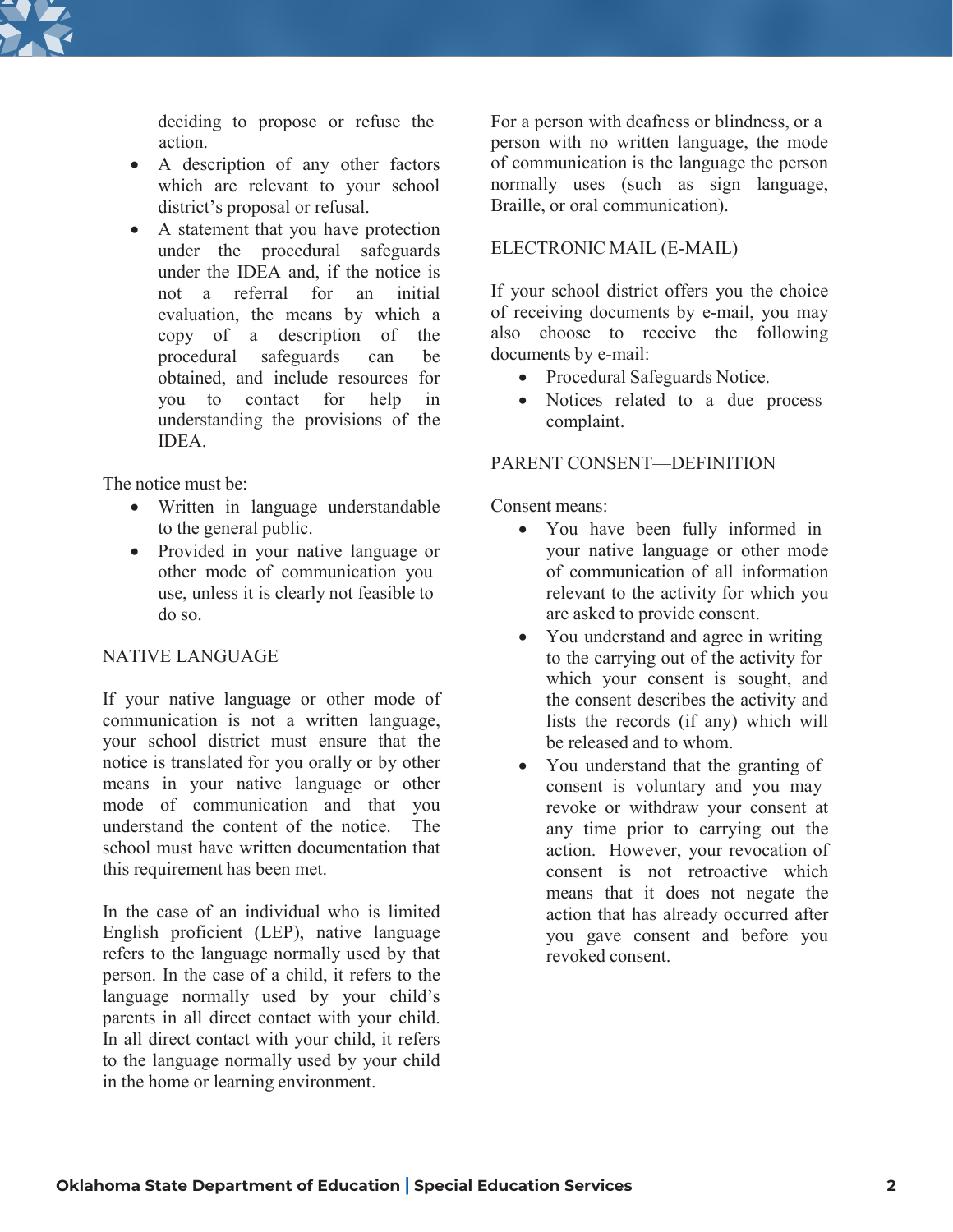

### PARENTAL CONSENT FOR INITIAL EVALUATION

After providing you with written notice of the proposed evaluations for your child, your school district must obtain your consent before conducting an initial evaluation to determine whether your child is eligible under Part B of the IDEA to receive special education and related services. Your consent for an initial evaluation does not mean that you have given your consent for the school district to provide special education and related services to your child. Your school district must make reasonable efforts to obtain your informed consent for initial evaluation to decide whether your child is a child with a disability.

Your consent is not required before your school district may:

- Review existing data as part of your child's evaluation or reevaluation.
- Give your child a test or other assessment that is given to all children, unless, before that test or assessment, consent is required from all parents of all children.
- Screen your child by a teacher or specialist to determine strategies for curriculum implementation.

## WARDS OF THE STATE

For children that are wards of the state and are not living with his/her parent(s) the school district does not need consent from the parent for an initial evaluation to determine if your child is a child with a disability if:

• Despite reasonable efforts to do so, the school district cannot find the parent(s) of the child.

- The rights of the parent(s) have been terminated in accordance with State law.
- A judge has assigned the right to make educational decisions and to consent for an individual evaluation to an individual appointed by the judge to represent the child.

Ward of the state as used in the IDEA, means a child who, as determined by the state where the child lives, is:

- A foster child
- Considered a ward of the state under Oklahoma State law.
- In the custody of a public child welfare agency.

The term does not include a foster child who has a foster parent who meets the definition of a parent.

### REFUSAL TO CONSENT

If you, the parent(s), refuse consent for evaluation, the school or school district may continue to pursue an evaluation by utilizing the mediation and due process complaint hearing procedures, except to the extent where State law is inconsistent with this provision related to parental consent. If you are home schooling your child or you have placed your child in a private school, the school cannot use the mediation or due process hearing procedures to pursue an evaluation.

Parental consent for evaluation must not be construed as consent to placement for provision of special education and related services.

If the local educational agency (LEA) pursues an evaluation by utilizing the due process complaint hearing procedures, and the hearing officer decides in favor of the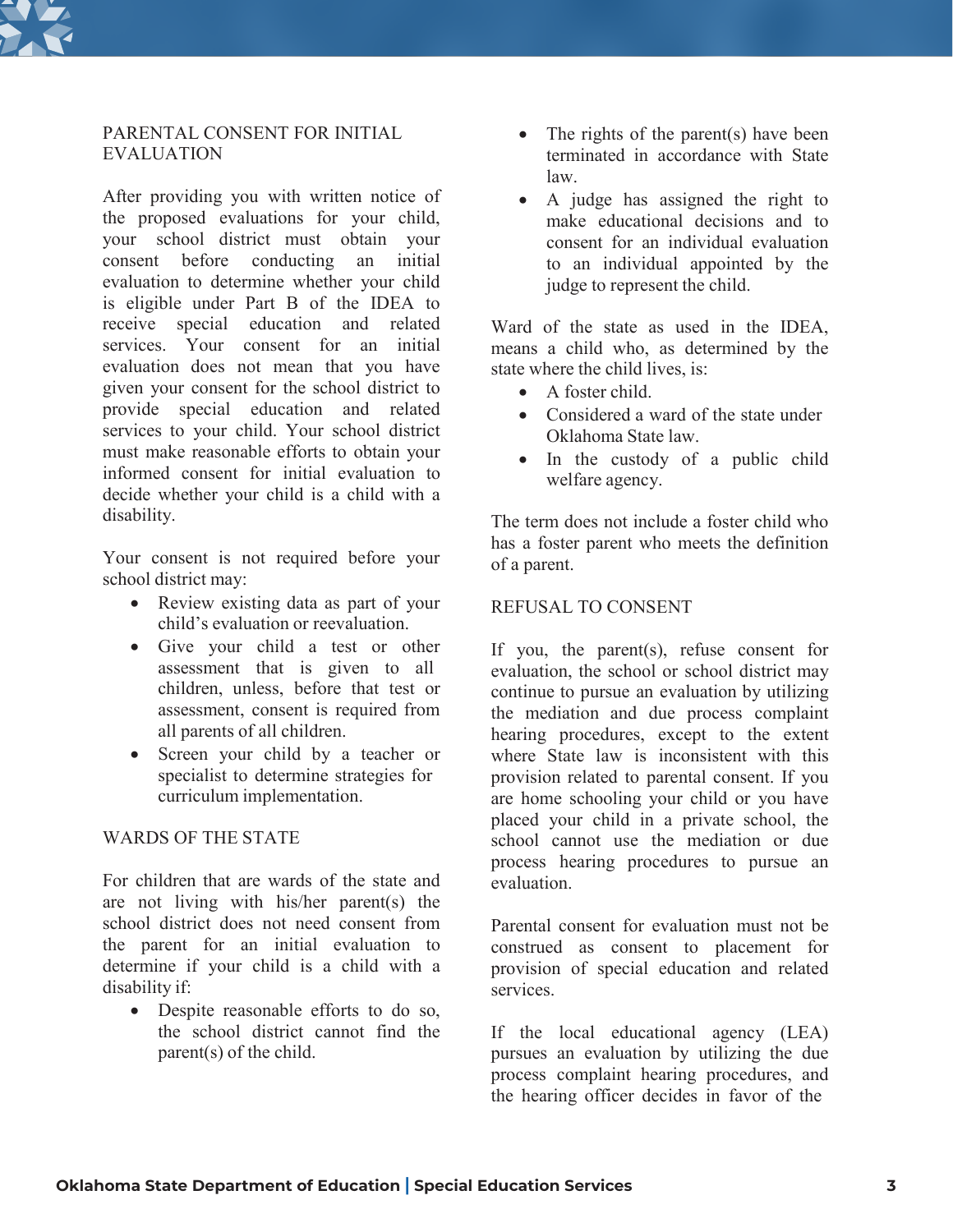

 $LEA/a$ gency, the  $LEA/a$  gency may evaluate adult, or if the parent(s) are not available, your child without your consent. This is subject to the parents' rights under provisions for administrative appeals, impartial reviews, civil actions, due process timelines, and status of your child during the proceedings under the IDEA. The LEA/agency must notify the parent(s) of its actions and that the parent(s) have appeal rights, as well as safeguards and rights at the hearing itself.

#### TRANSFER OF PARENTAL RIGHTS AT AGE OF MAJORITY

When a young adult with a disability reaches the age of majority (18 years of age) or when a minor is married, under State law (except for a young adult with a disability who has been determined to be incompetent under State law):

- The school district must provide any notice required by the law to both the young adult and the parents.
- All other rights afforded to parents under the IDEA Part B transfer to the young adult.
- The school district must notify the individual and the parent(s) of transfer of rights at least one year before the transfer in your student's IEP.
- All rights afforded to parent(s) under this law transfer to young adults who are incarcerated in an adult or juvenile federal, State, or local correctional institution.

If, under State law, a young adult with a disability who has reached the age of majority has not been determined to be incompetent, but who is determined not to have the ability to provide informed consent with respect to his or her educational program, the State must establish procedures for appointing the parent(s) of the young

another appropriate individual, to represent the educational interests of the young adult throughout the period of eligibility of the young adult under this part.

### EVALUATION

Either a parent or a school district may initiate a request for an initial evaluation to determine if your child is a child with a disability. If you believe your child is in need of a special education evaluation, you should contact your child's school.

Evaluation means a variety of assessment tools, including your input, your child's teachers and other service providers observations, strategies, technically sound instruments, and procedures used in accordance with IDEA to determine whether a child qualifies as a child with a disability as defined by IDEA and the educational needs of your child. The term means procedures used selectively with an individual child, and it does not include basic assessments administered to or procedures used with all children in a school, grade, or class.

## **ELIGIBILITY**

Upon completion of the determination of tests and other evaluation procedures, including information provided by you, the parent(s), the determination of whether your child is eligible as a child with a disability must be made by a group of qualified professionals and the parent(s). A copy of the evaluation report and the documentation of determination of eligibility must be given to you, the parent(s), at no cost. Your child will be eligible for special education services if it is determined that your child has one or more of the disabilities included under Oklahoma's special education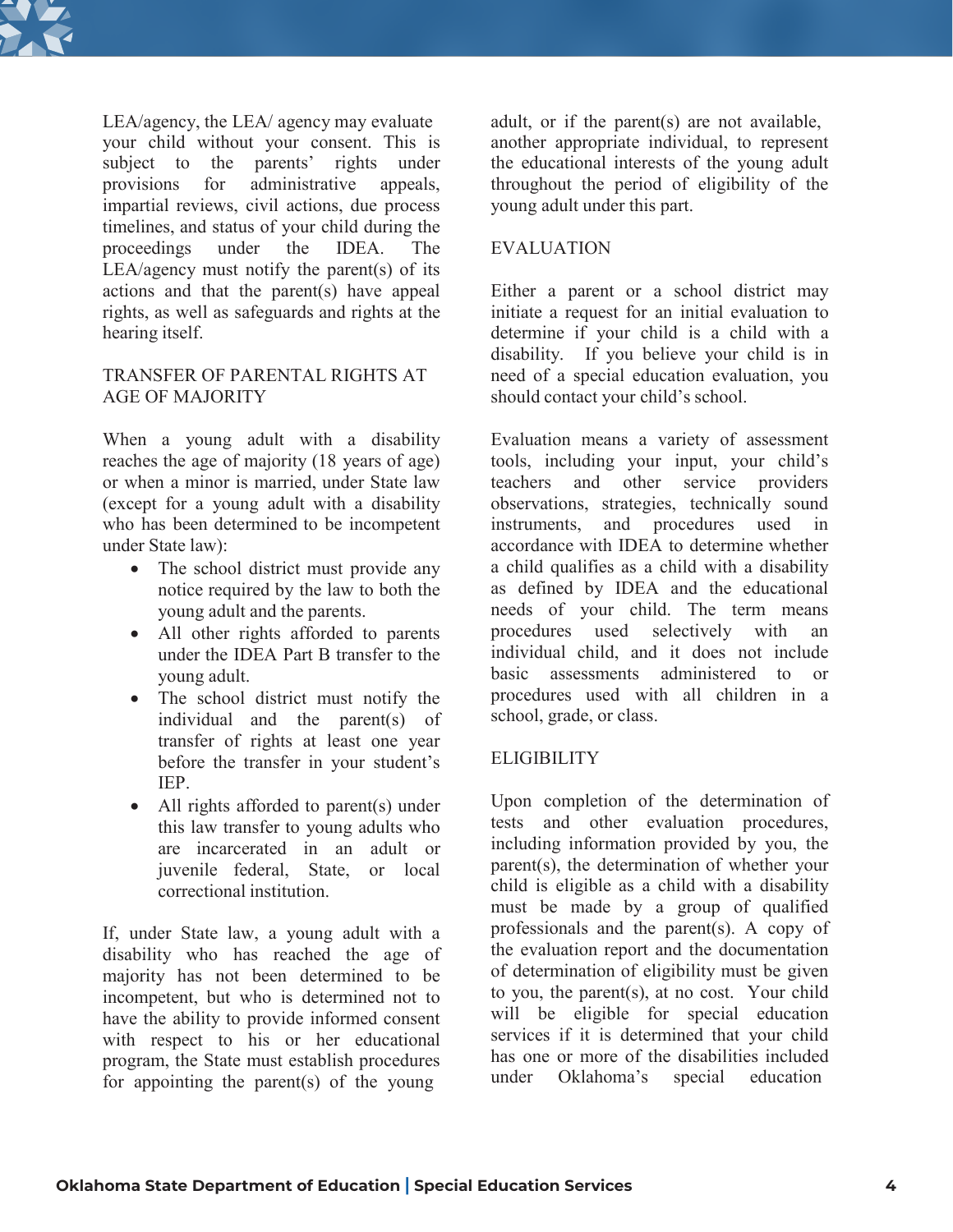

standards and your child is in need of special education (specially designed instruction) as a result.

An initial evaluation must be conducted in a 45-school-day timeframe from receipt of parental consent for the initial evaluation until the initial eligibility determination is completed.

This timeframe would not apply if you repeatedly fail or refuse to make your child available for the evaluation or your child enrolls in another school district while the evaluation is being conducted. Your child's new school district and you would then agree on a specific time when your child's evaluation would be promptly completed.

If your child has participated in a process that assesses your child's response to scientifically research-based intervention to determine if your child has a specific learning disability, the instructional strategies used and the student-centered data collected must include documentation that you, the parent(s), were notified about the State's policies regarding the amount and nature of student performance data that would be collected and the general education services that would be provided; strategies for increasing your child's rate of learning; and the your right to request an evaluation.

### PARENTAL CONSENT FOR SERVICES

Your school district must obtain your informed consent before providing special education and related services to your child for the first time.

Your school district must maintain documentation of reasonable efforts to obtain your informed consent.

The documentation must include a record of the school district's attempts in these areas, such as:

- Detailed records of telephone calls made or attempted and the results of those calls.
- Copies of correspondence sent to you and any responses received.
- Detailed records of visits made to your home or place of employment and the results of those visits.

If you refuse to give your consent for your child to receive special education and related services for the first time, or if you do not respond to a request to provide such consent, your school district cannot provide special education and related services to your child. Your refusal to provide consent for your child to first receive special education services cannot be challenged legally by your school district.

If you refuse to consent to the provision of special education and related services, or if you fail to respond to a request to provide such consent:

- The school district is not in violation of the requirement to make available a FAPE to your child for its failure to provide those services to your child.
- The school district is not required to have an IEP meeting or develop an IEP for your child for the special education and related services for which your consent was requested.

Except for an initial evaluation and initial placement of your child into special education, the IDEA provides that consent may not be required as a condition of any benefit to you or your child. Any changes in your child's special education program, after the initial placement, are not subject to your parental consent under the IDEA Part B, but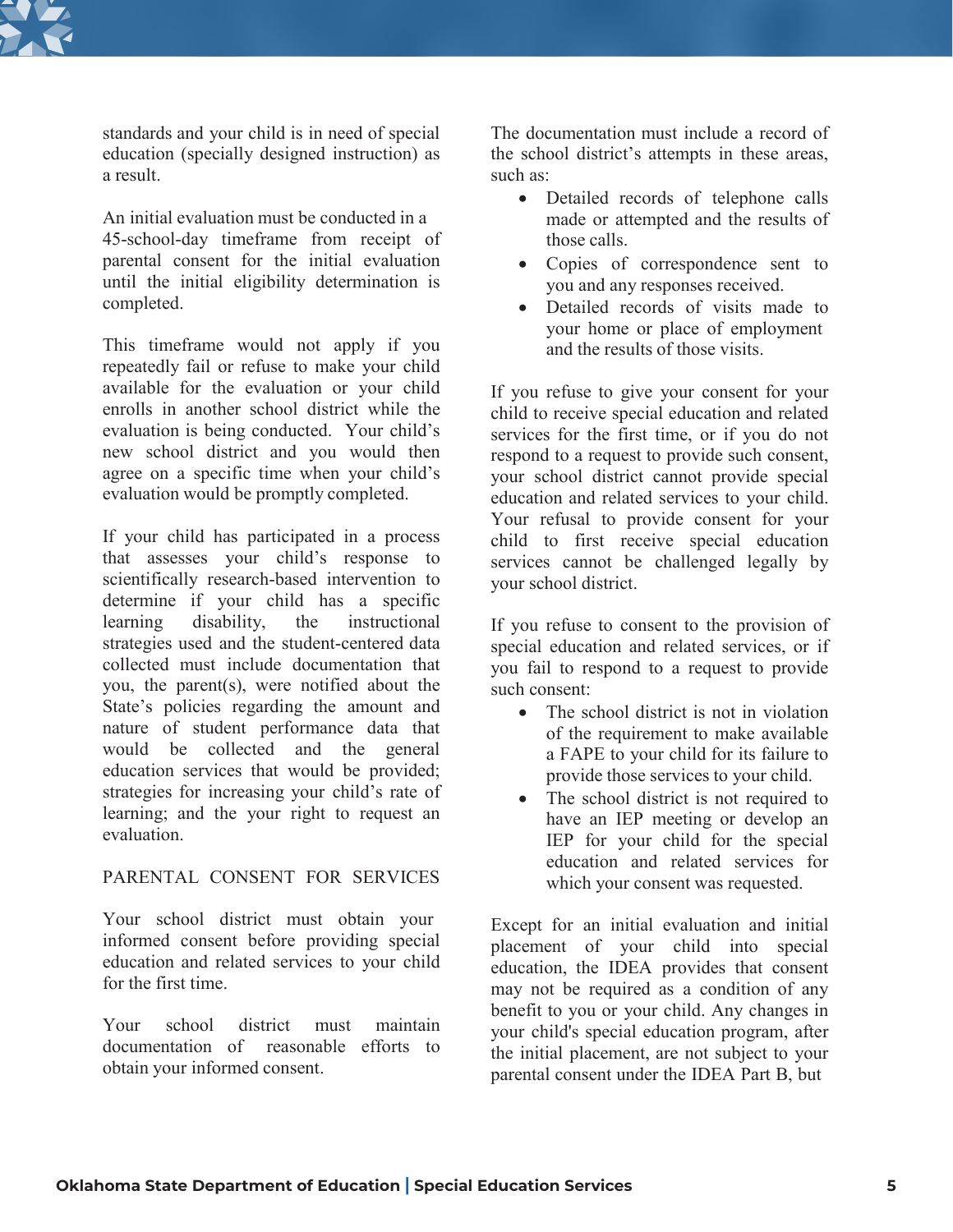

are subject to the prior notice and IEP requirements.

Oklahoma procedures and the IDEA also require prior notice to parents and opportunity to participate in development or review of IEPs before conducting reevaluations.

### PARENTAL CONSENT FOR REEVALUATIONS

A reevaluation must be conducted at least every three years, or more often if conditions warrant. However, the IDEA does not require that a school conduct a reevaluation more than once per year unless you and the school agree. Also, the IDEA allows the school district and you to mutually agree to waive the reevaluation.

Your school district must obtain your informed consent before it reevaluates your child, unless your school district can demonstrate that:

- Your school district took reasonable measures to obtain your consent for your child's reevaluation.
- You failed to respond.
- No additional information is needed after a review of existing information.

Your school district may, but is not required to, pursue your child's reevaluation by using the mediation, due process complaint resolution meeting, and/or impartial due process complaint hearing procedures to override your refusal to consent to your child's reevaluation. However, as with initial evaluations, your school district does not violate its obligations under Part B of the IDEA if it declines to pursue the reevaluation in this manner.

#### PARENTAL REVOCATION OF **CONSENT**

You have the right to revoke consent for the continued provision of special education and related services at any time.

You must submit in writing your request to revoke your consent for special education<br>and related services. Services cannot be and related services. revoked in part; therefore, your request for revocation would forfeit all special education services, related services and any other supports included in your child's IEP. Within a reasonable time, your school district must respond to your revocation with a written notice, regarding the termination of the educational placement and special education and related services that will result from the revocation of consent. The written notice must include information on resources for you to contact to understand the requirements of Part B of the IDEA. If you revoke consent for special education, the school district:

- Is not in violation of the requirement to make available a FAPE to your child for its failure to provide services to your child.
- Your child will be treated as a nondisabled student for disciplinary purposes.
- Is not required to amend your child's education records to remove any references to your child's receipt of special education and related services.

You or the school district may at a later date, initiate a request for an initial evaluation to determine if your child is a child with a disability.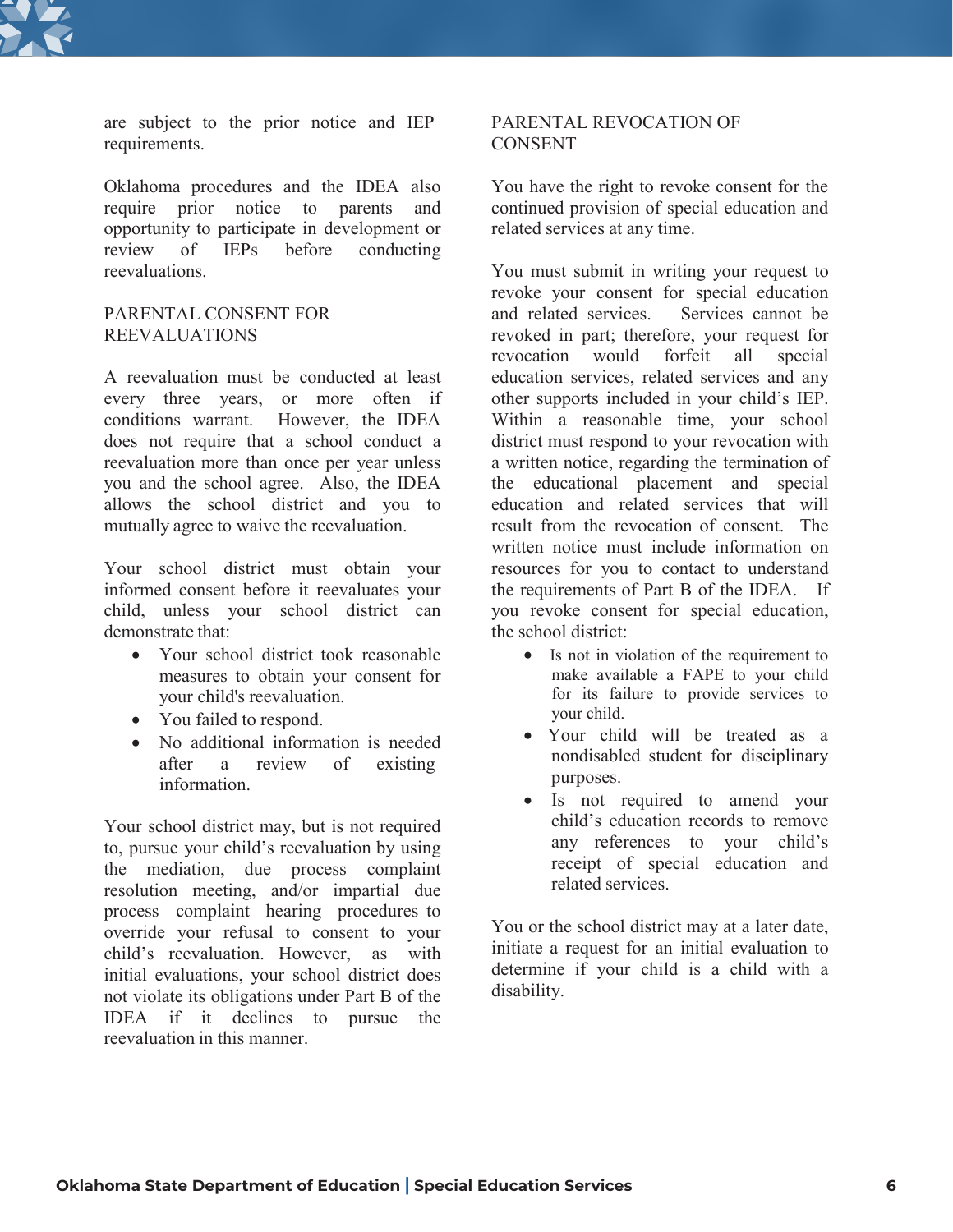

### INDEPENDENT EDUCATIONAL EVALUATION

You have the right to obtain an independent educational evaluation (IEE) for your child. If you request an IEE, the school district must provide you information about where an IEE may be obtained.

An independent educational evaluation means an evaluation conducted by a qualified examiner who is not employed by the school district responsible for the education of your child.

IEE at public expense means that the school district either pays for the full cost of the evaluation or ensures that the evaluation is otherwise provided at no cost to you. Whenever an IEE is at public expense, the criteria in which the evaluation is obtained, including the location of the evaluation and the qualifications of the examiner, must be the same as the criteria that the school district uses when it initiates an evaluation.

You have the right to an IEE at public expense if you disagree with an evaluation of your child obtained by your school district. However, the school district may initiate a due process complaint hearing to show that its evaluation is appropriate. If the final decision is that the evaluation is appropriate, you still have the right to an IEE, but not at public expense.

The school district may require you to provide them prior notice before you obtain an IEE at public expense; however, the school district may not fail to pay for an IEE if you do not notify the school district that an IEE is being sought.

If you obtain an IEE at private or public expense, the results of the evaluation must be considered by the school district in any

decision made with respect to the provision of a FAPE to your child, and may be presented as evidence at a due process hearing regarding your child.

If a hearing officer requests an IEE as part of a hearing decision, the cost of the evaluation must be at public expense.

### EDUCATION RECORDS-PERSONALLY IDENTIFIABLE INFORMATION

An education record is information that the school maintains that contains personally identifiable information on your child.

Personally identifiable information includes: the name of your child, your name, or other family member names; the address of your child; a personal identifier, such as your child's social security number or student number; or a list of personal characteristics or other information that would make it possible to identify your child with reasonable certainty.

### ACCESS RIGHTS

Each school district must permit you to inspect and review any educational records which are collected, maintained, or used by your school district. The school district must comply with your request without unnecessary delay and before any meeting regarding your child's IEP, a resolution session or impartial due process hearing, and in no case, more than 45 days after the request has been made.

The right to inspect and review educational records under this section includes:

• Your right to a response from the school district to your reasonable requests for explanations and interpretations of the records.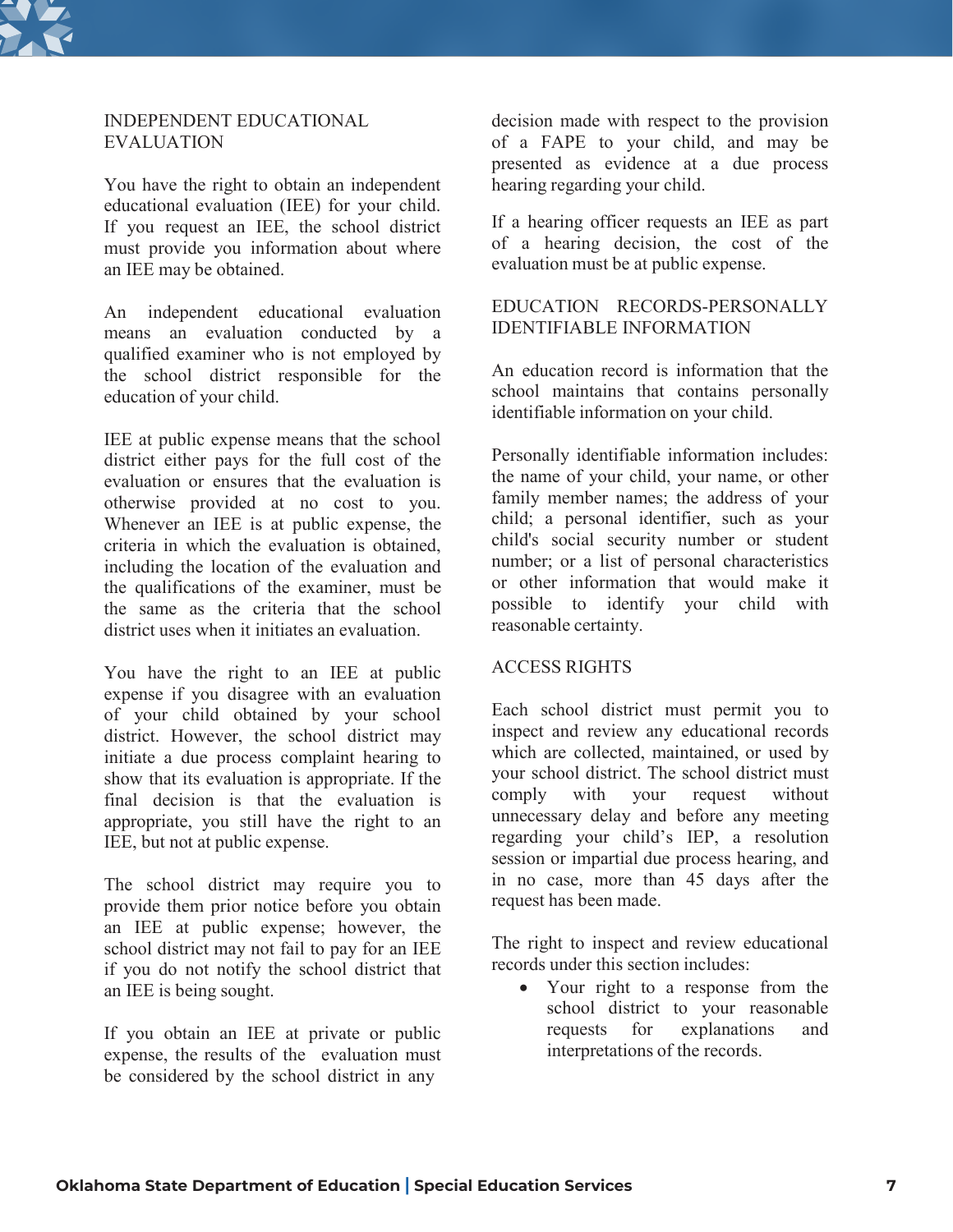

- Your right to have your representative inspect and review the records.
- Your right to request that the school district provide copies of the records if you cannot effectively inspect and review the records, unless you receive those copies.

A school district may presume that you have authority to inspect and review records relating to your child unless the school district has been advised that you do not have the authority under applicable State law governing such matters as guardianship, separation, and divorce.

#### RECORD OF ACCESS

Each school district must keep a record of parties obtaining access to education records collected, maintained, or used under this part, (except access by parents and authorized employees of the school district), including the name of the party, the date access was given, and the purpose for which the party is authorized to use the records.

#### RECORDS ON MORE THAN ONE CHILD

If any educational record includes information on more than one child, the parent(s) of those children have the right to inspect and review only the information relating to their child or to be informed of that specific information.

#### LISTS OF TYPES AND LOCATIONS OF INFORMATION

On request, each school district must provide you with a list of the types and locations of your child's education records collected, maintained, or used by the school district.

### FEES FOR SEARCHING, RETRIEVING, AND COPYING RECORDS

Each school district may not charge a fee to search for or to retrieve information under the IDEA Part B. Each school district may charge a fee for copies of records, which are made for you if the fee does not effectively prevent you from exercising your right to inspect and review those records.

### AMENDMENT OF RECORDS AT PARENT'S REQUEST

If you believe that information in education records collected, maintained, or used under this part is inaccurate, misleading, or violates the privacy or other rights of your child, you may request the school district that maintains the information change the information.

The school district must decide whether to change the information in accordance with your request within a reasonable period of time of receipt of this request. If the school district decides to refuse to change the information in accordance with your request, it must inform you of the refusal and advise you of your right to a hearing as set forth under the Family Education Rights and Privacy Act (FERPA).

#### OPPORTUNITY FOR A HEARING

The school district must, on request, provide you an opportunity for a hearing to challenge information in educational records regarding your child to ensure that it is not inaccurate, misleading, or otherwise in violation of the privacy or other rights of your child. If, as a result of the hearing, the school district decides that the information is inaccurate, misleading or otherwise in violation of the privacy or other rights of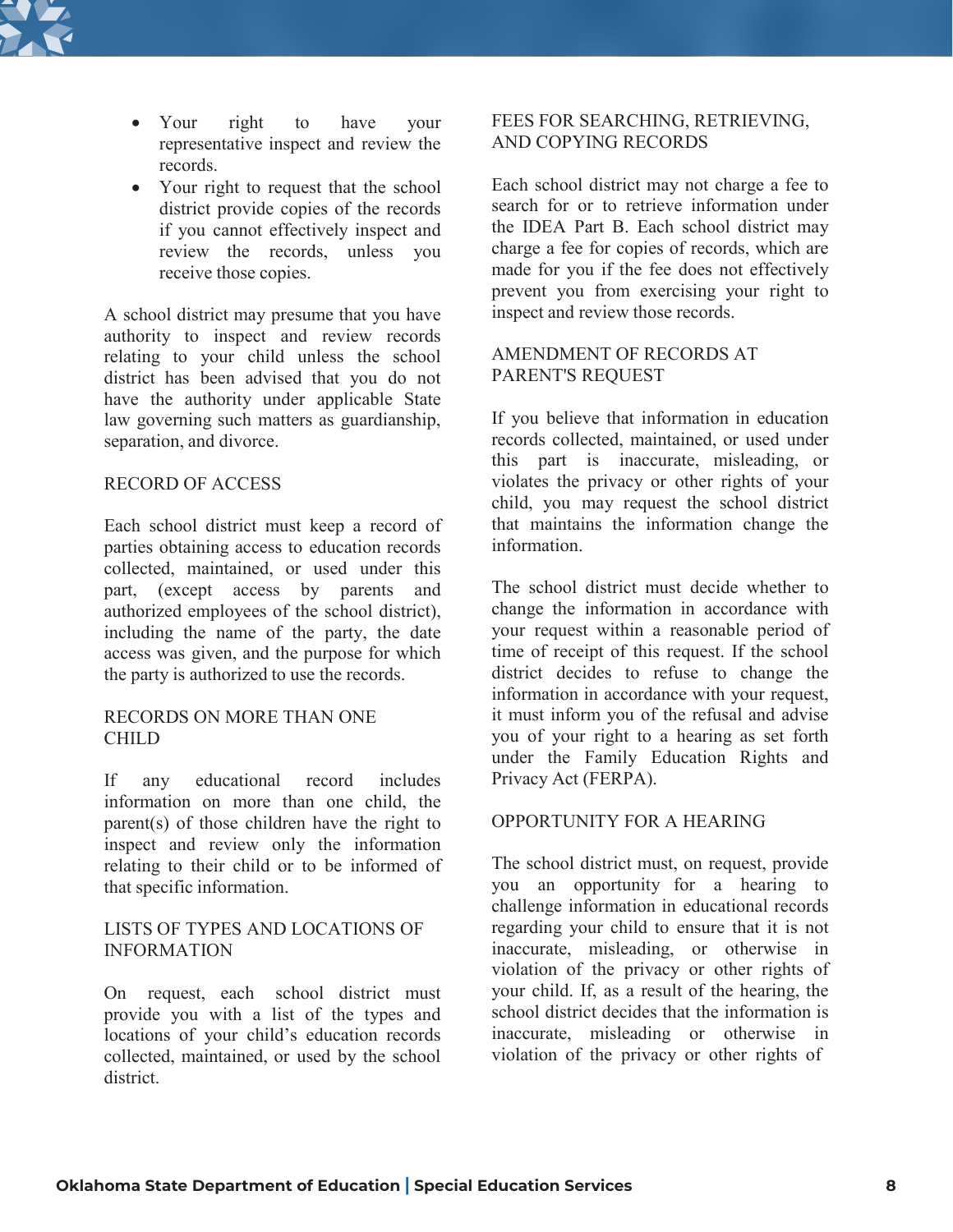

your child, it must change the information accordingly and inform you in writing.

#### RESULTS OF A HEARING

If, as a result of the hearing, the school district decides that the information is not inaccurate, misleading, or otherwise in violation of the privacy or other rights of your child, it must inform you of your right to place in the records it maintains on your child your written statement commenting on the information or providing any reasons you disagree with the decision of the school district.

Such an explanation placed in the records of your child must be maintained by the school district as part of the records of your child as long as the record or contested portion is maintained by the school district. If the school district discloses the records of your child or the challenged portion to any party, the explanation must also be disclosed to the party.

### CONSENT FOR DISCLOSURE OF PERSONALLY IDENTIFIABLE INFORMATION

Unless the information is contained in education records, and the disclosure is authorized without your consent under FERPA, your consent must be obtained before personally identifiable information is disclosed to parties other than officials of participating agencies. Your consent is not required before personally identifiable information is released to officials to participating agencies for purposes of meeting a requirement of Part B of the **IDEA** 

Your consent must be obtained before personally identifiable information is

released to officials of participating agencies providing or paying for transition services.

If your child is in, or is going to attend, a private school that is not located in the same school district in which you reside, your consent must be obtained before any personally identifiable information about your child is released between officials in the school district where the private school is located and officials in the school district where you reside.

#### **SAFEGUARDS**

Each school district must protect the confidentiality of personally identifiable information at collection, storage, disclosure, and destruction stages.

One official at each school district must assume responsibility for ensuring the confidentiality of any personally identifiable information.

All persons collecting or using personally identifiable information must receive training or instruction regarding your State's policies and procedures regarding confidentiality under Part B of the IDEA and FERPA.

Each school district must maintain, for public inspection, a current listing of the names and positions of those employees within the district that may have access to personally identifiable information.

#### DESTRUCTION OF INFORMATION

Your school district must inform you when personally identifiable information collected, maintained, or used is no longer needed to provide educational services to your child.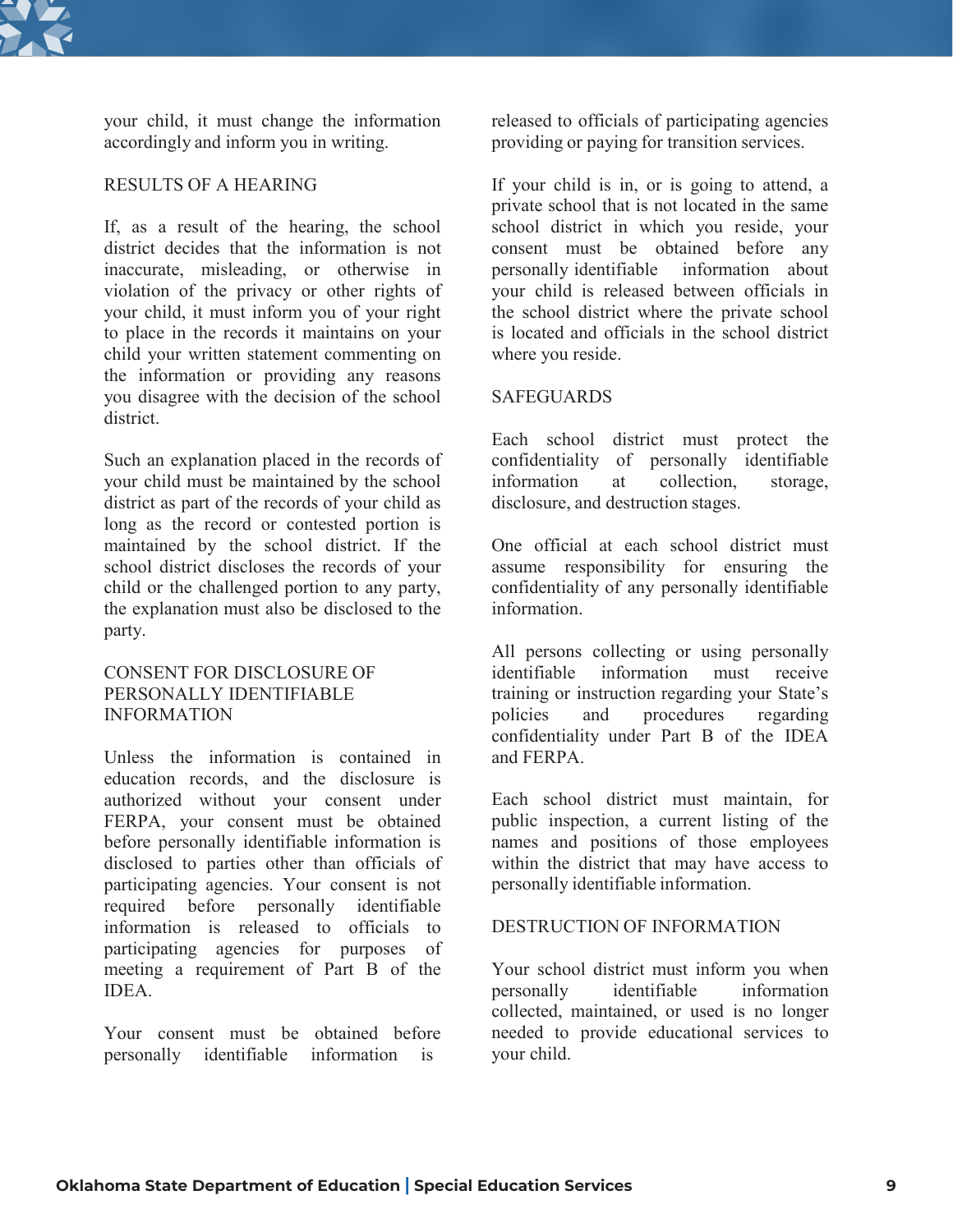

The information must be destroyed at your request; however, a permanent record of your child's name, address, and phone number, grades, attendance record, classes attended, grade level completed, and year completed, may be maintained without time **limitation** 

### MEDIATION

Mediation in special education is a free and effective process to assist parents and schools in resolving disagreements, at the earliest stage possible, regarding the education program of a student with disabilities. This occurs at a nonadversative meeting that is more structured than a parent-school conference but less formal than a due process hearing.

The Oklahoma State Department of Education or school district must make mediation available to allow you and the school district to resolve disagreements involving any matter under Part B of the IDEA, including matters arising prior to the filing of a due process complaint. Thus, mediation is available to resolve disputes under Part B of the IDEA, whether or not you have filed a due process hearing request. When a due process complaint is initiated under the IDEA, the school district must inform you of the availability of mediation as an alternative to resolving disputes.

The procedures must ensure that the mediation process:

- Is voluntary on your part and the school district's part.
- Is provided at no cost to you.
- Is not used to deny your right to a due process hearing, or deny any other rights you have under Part B of the IDEA.

• Is conducted by a qualified and impartial mediator who is trained in effective techniques.

For further information on Oklahoma's Mediation system, you may contact the Special Education Resolution Center (SERC) at 918-712-9632 or 888-267-0028. You may also contact the local Early Settlement Center at 877-521-6677 for the name and number of your local Early Settlement Center.

Opportunity to Meet with a Disinterested Party:

The state educational agency (SEA) or school district may establish procedures to offer you and school districts that choose not to use the mediation process an opportunity to meet with a disinterested party who is under contract with:

• An appropriate alternative dispute resolution entity (Early Settlement Centers of the Alternative Dispute Resolution System, under the direction of the Administrative Office of the Courts), a parent training and information center (Oklahoma Parent Training and Information Center), the Joint Oklahoma Information Network (JOIN), or a community parent resource center in the State.

• To encourage the use, and explain the benefits, of the mediation process to you. The mediator:

- May not be an employee of the SEA or the school district that is involved in the education or care of your child.
- Must not have a personal or professional interest which conflicts with the mediator's objectivity.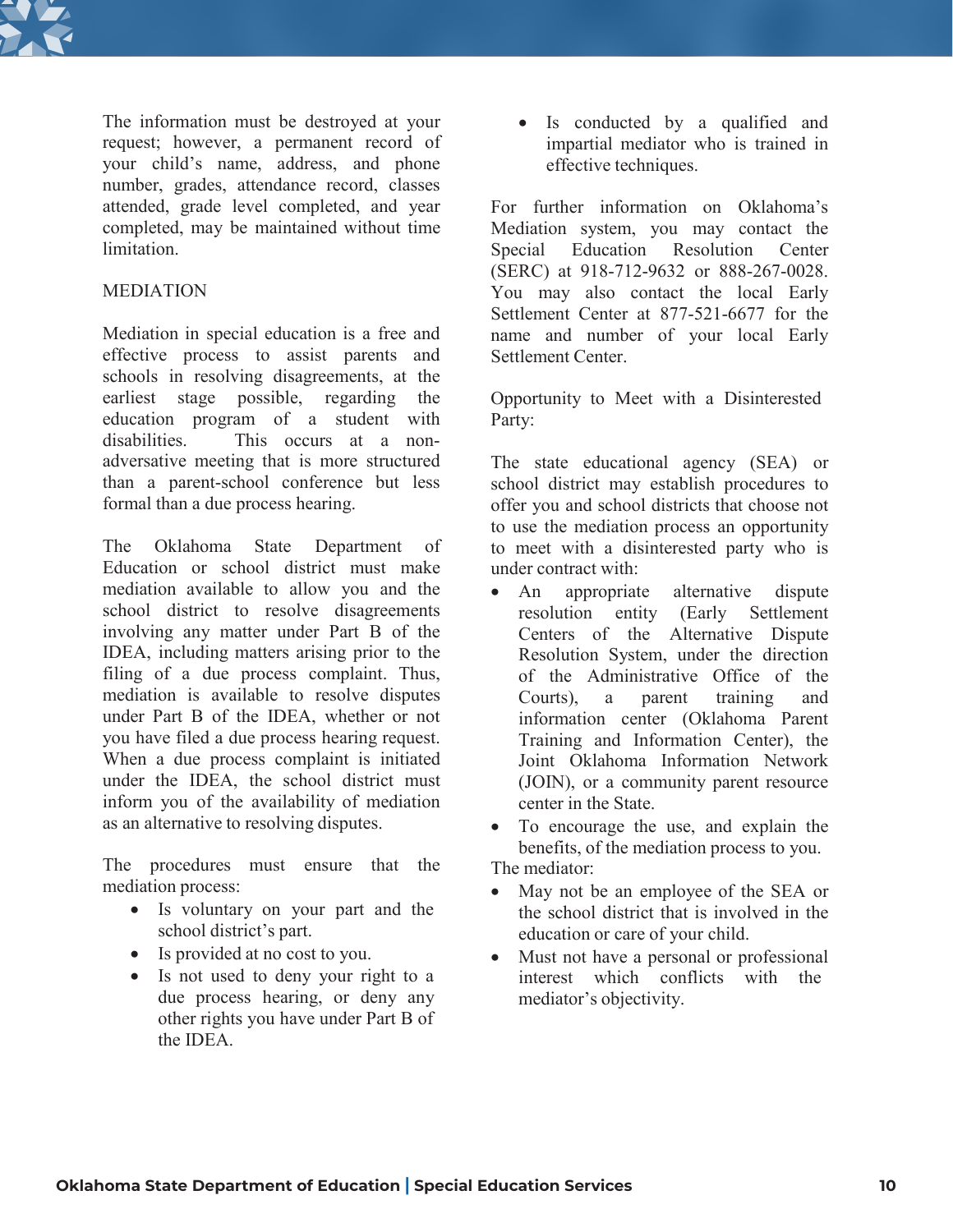

A person who otherwise qualifies as a mediator is not an employee of a school district or State agency solely because he/she is paid by the agency or school district to serve as a mediator.

Trained, qualified, and impartial mediators are available, and may be requested from the Early Settlement Centers of the Alternative Dispute Resolution System, under the direction of the Administrative Office of the Courts. Information and referral may also be obtained at no cost through the OSDE-SES, the Oklahoma Areawide Services Information System (OASIS), the Oklahoma Parent Training Information Center, or the Oklahoma Disability Law Center (ODLC).

The OSDE-SES supports resolution of disputes, involving any matter subject to due process complaints, through mediation or other informal means between parents and school districts concerning the education of a child with a disability or purported to have disabilities. The State is responsible for the costs of the mediation process.

Each meeting in the mediation process must be scheduled in a timely manner and held in a location that is convenient for you and the school district. Mediation is not used to deny or delay your right to a due process hearing or to deny any other rights afforded under these requirements. Also, the mediation meeting does not alter the required timelines for due process hearings.

To resolve a dispute through the mediation process, both you and the school district must execute a legally binding agreement that sets forth such resolution, and:

• States that all discussions occurred during the mediation process will remain confidential and may not be used as evidence in any subsequent

due process hearing or civil proceedings.

• Is signed by both you and a representative of the school district who has the authority to bind the school district.

A written, signed mediation agreement is enforceable in any State court or competent jurisdiction or in a district court of the United States.

Mediation may be requested by you or the school district but must be attended and agreed upon by both parties. The parties involved may or may not have representatives at the mediation; however, those persons attending should be in a position of authority to make decisions.

Either party may refuse to participate in a conference without prejudice to any procedural safeguard afforded under any applicable State or federal law.

### FILING LOCAL OR STATE LEVEL ADMINISTRATIVE COMPLAINTS

A signed written complaint regarding alleged violations of the IDEA Part B may be filed with the local school district administrator or the SEA. The complaint may address your specific child and/or policy or practice of the school district that you allege is in violation of the IDEA.

If the complaint is filed with the local school district, the complainant may request that the State review the findings.

A written complaint must include:

- A statement that the school district has violated a requirement under the IDEA Part B.
- Facts on which the statement is based.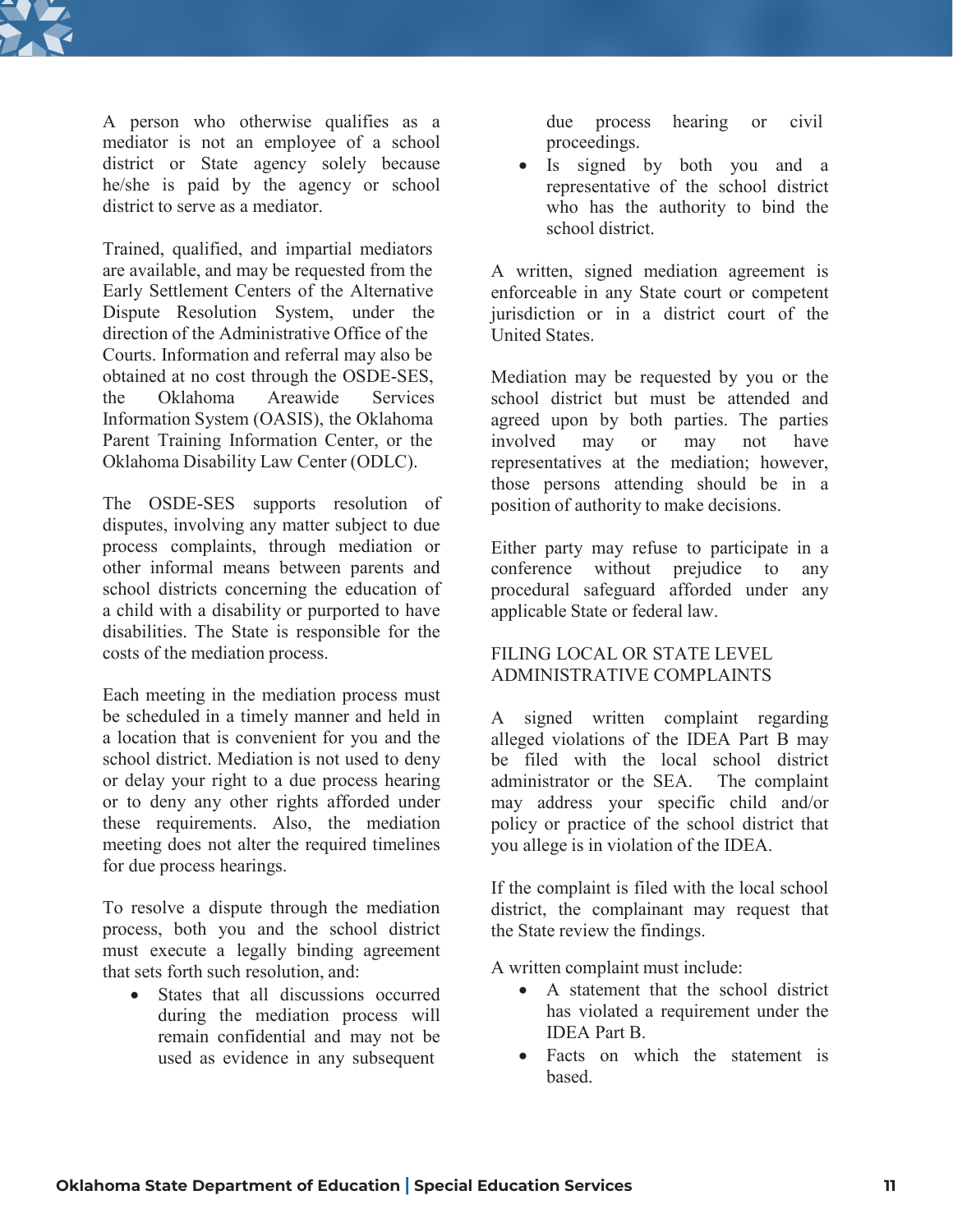

• The signature and contact information of the complainant.

If alleging violations regarding a specific child:

- The name of the child and the address of the residence of the child.
- The name of the school in which the child attends.
- In the case of a homeless child or youth, available contact information for the child and the name of the school in which the child attends.
- A description of how the school district has violated the requirements under the IDEA related to the allegation including the facts related to the problem.
- The proposed resolution of the problem to the extent known and available to the party following the complaint at the time the complaint is filed.

The complaint must allege the violation occurred not more than one year prior to the date the complaint is filed.

If you file an administrative complaint and a due process hearing complaint on the same issue, the investigation of the administrative complaint will be held in abeyance. The hearing officer assigned to hear your due process hearing complaint will conduct an impartial hearing.

Relevant information may be submitted orally and in writing regarding the alleged issue for consideration in determining if there is a violation of the IDEA Part B.

A form for this purpose is available from the OSDE-SES to assist you in filing a formal written complaint.

A written letter of findings will be issued by the OSDE-SES within 60 calendar days after receipt of a formal written complaint, unless exceptional circumstances exist which require lengthier involvement.

Mediation is also encouraged as an option to facilitate early resolution of complaint issues. Information to assist in requesting mediation or filing a complaint may be obtained by contacting the special education director or administrator of your school district or the OSDE-SES.

## FILING A DUE PROCESS HEARING COMPLAINT

You or the school district may file a due process complaint on any matter relating to a proposal or refusal to initiate or change the identification, evaluation, or educational placement of your child, or the provision of a FAPE.

The due process complaint must allege a violation that happened not more than two years before you or the school district knew or should have known about the alleged action that forms the basis of the due process complaint.

The above timeline does not apply to you if you could not file a due process complaint due to:

- The school district specifically misrepresented that it has resolved the issue forming the basis of the complaint.
- The school district withheld information from you that was required to be provided to you under Part B of the IDEA.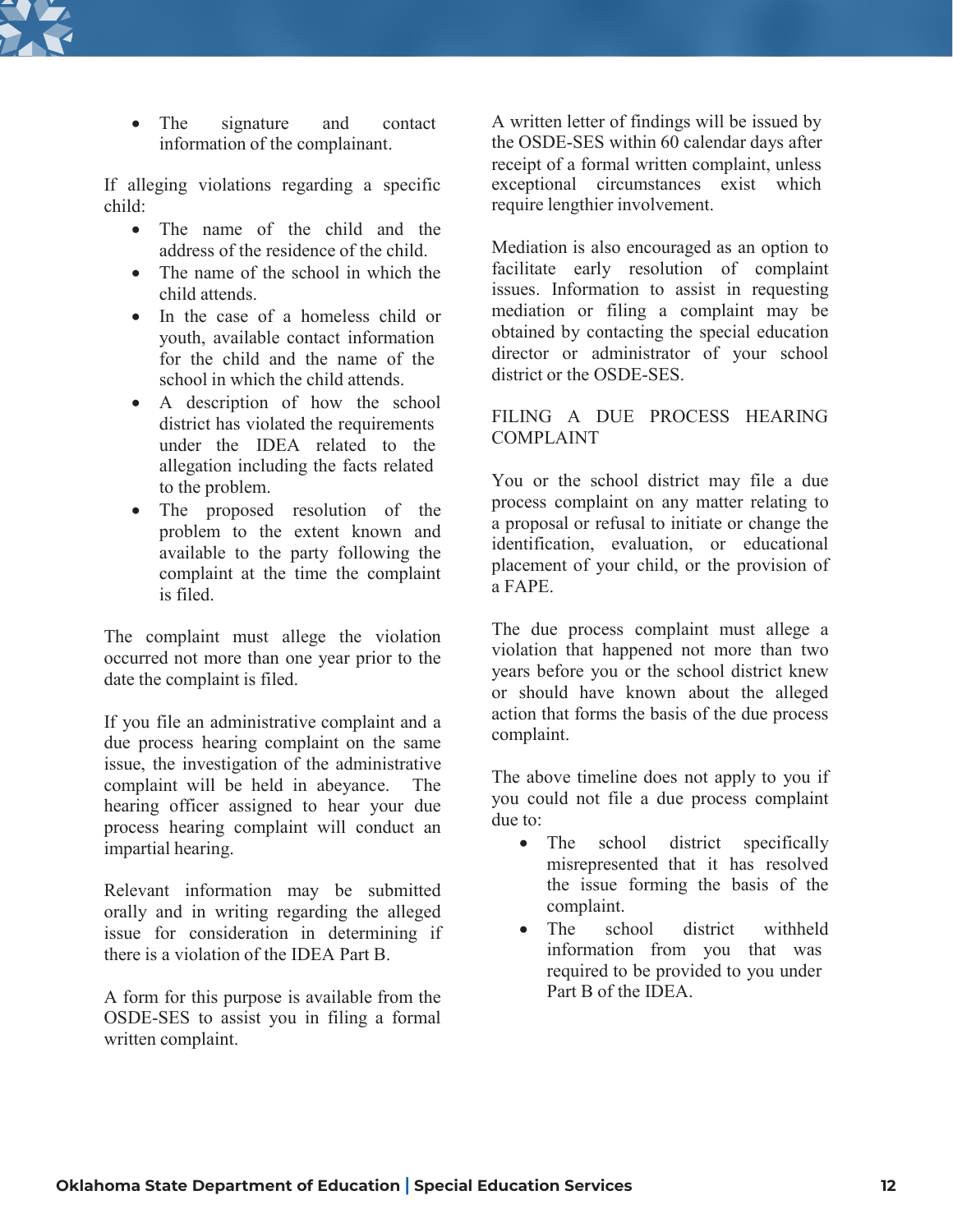

The school district must inform you of any free or low-cost legal or other relevant services available in your area if you request the information, or if you or the school district file a due process complaint.

#### DUE PROCESS COMPLAINT

To request a hearing, you or the school district (or your attorney or the school district's attorney) must submit a due process complaint to the other party. That complaint must contain all of the content listed below and must be kept confidential.

You or the school district, whichever filed the complaint, must also provide the SEA with a copy of the complaint.

The due process complaint must be in writing, signed, and include:

- The name of your child.
- Your child's date of birth.
- The address of your child's residence.
- The name of the school your child is attending.
- If your child is a homeless child or youth, your child's contact information and the name of the school your child is attending.
- The current grade or current placement of your child.
- Your child's established or purported disability.
- A description of the nature of the problem of your child relating to the proposed or refused action, including facts relating to the problem.
- A proposed resolution of the problem to the extent known and available to you or the school district at the time.

• The reason for challenging the identification, evaluation, educational placement of your child, or the provision of a FAPE to your child.

A party may not have a due process hearing until the party, or the attorney representing the party, files a notice that meets the requirements.

A form for this purpose is available from the OSDE-SES to assist you in filing a due process complaint.

A copy of this request must be mailed by you, or the attorney representing you on behalf of your child, to the school district, and to the OSDE-SES, Attention: Due Process Hearing Requests, 2500 North Lincoln Boulevard, Room 412, Oklahoma City, Oklahoma 73105-4599.

An impartial due process hearing office will be appointed to the case. You or your attorney will be notified of the appointment.

The due process complaint will be considered sufficient unless the party receiving the due process complaint notifies the hearing officer and the other party, in writing, within 15 calendar days of receiving their complaint, that the complaint does not meet the requirements listed above. Within five calendar days of receiving the notification that the receiving party considers a due process complaint insufficient, the hearing officer must make a determination if the due process complaint meets the requirements listed above, and must immediately notify the parties in writing of such determination.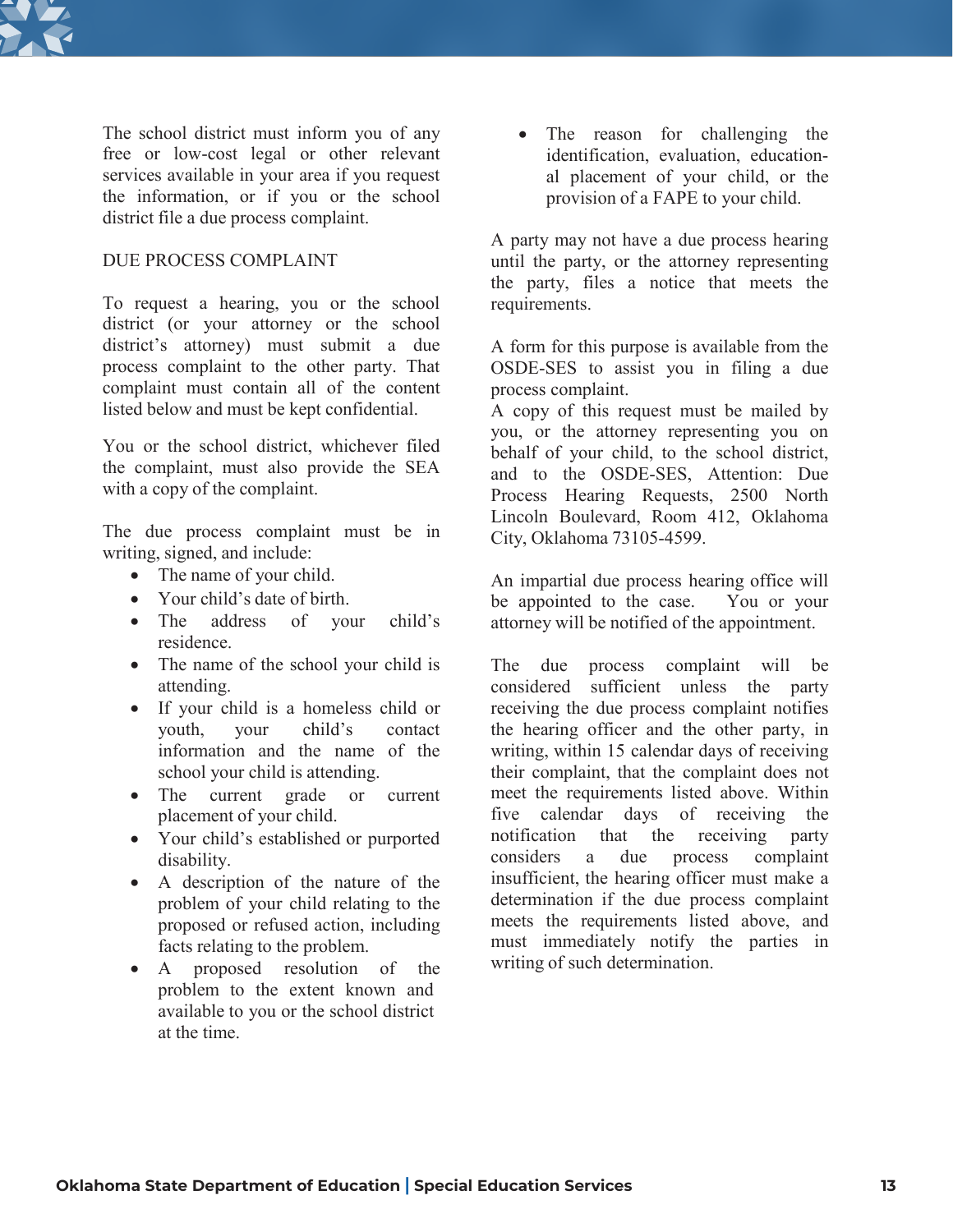

If the hearing officer determines that your • A description of each evaluation due process hearing complaint is insufficient, you have the right to submit an amended complaint addressing the reason why it did not meet the criteria of a sufficient complaint.

You or the school district may make changes to the due process complaint only if:

- The other party approves of the changes in writing and is given the opportunity to resolve the due process complaint through resolution meeting.
- By no later than five days before the due process hearing begins, the hearing officer grants permission for the changes. If the complaining party makes changes to the due process complaint, the timeline for the resolution meeting, and the time period for the resolution start again on the date in which the amended complaint is filed.

Nothing in this section may be construed to preclude you from filing a separate request for a due process complaint on an issue separate from the complaint already filed.

If the school district has not sent a prior written notice to you regarding the subject matter contained in your due process complaint, the school district must, within ten calendar days of receiving the due process complaint, send to you a response that must include:

- An explanation of why the school district proposed or refused to take the action raised in the due process complaint.
- A description of other options that your child's IEP team considered and the reasons why those options were rejected.
- procedure, assessment, record or report the school district used as the basis for the proposed or refused actions.
- A description of the other factors that are relevant to the school district's proposed or refused actions.

Except as stated above, the party receiving a due process complaint must, within ten calendar days of receiving the due process complaint, send to the other party a response that specifically addresses the issues raised in the complaint.

### RESOLUTION SESSIONS

Within 15 calendar days of receiving notice of your due process hearing complaint, and before the due process hearing begins, the school district must convene a meeting with you and the relevant member(s) of the IEP team who have specific knowledge of the facts identified in your due process complaint.

The meeting:

- Must include a representative of the school district who has decisionmaking authority on behalf of the school district.
- May not include an attorney of the school district, unless you are accompanied by an attorney.

The purpose of the meeting is for you to discuss your due process complaint, and the facts that form the basis of the complaint.

The school district is provided the opportunity to resolve the complaint, unless you and the school district both agree in writing to waive the resolution meeting, or agree to use the mediation process. Unless both you and the school district waive the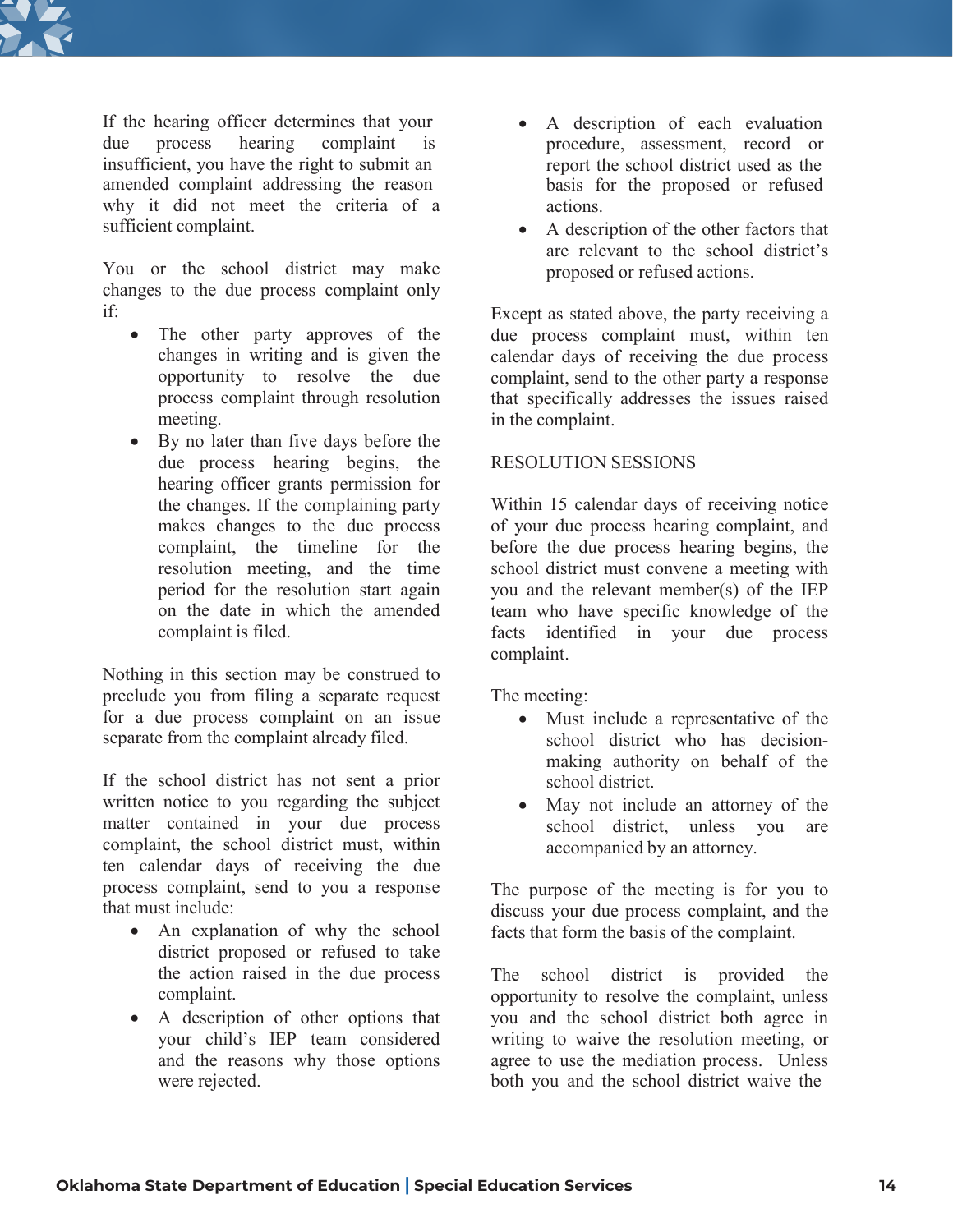

resolution meeting or agree to go to mediation, your failure to participate in the resolution meeting will delay the timelines for the resolution process and the due process hearing until the resolution meeting is held.

If the school district has not resolved the complaint to your satisfaction within 30 calendar days of the receipt of the due process complaint, the due process hearing may occur.

The 45 calendar day timeline for issuing a final decision begins at the expiration of the 30 calendar day resolution period, unless you and the school district have both agreed to waive the resolution process or to use mediation. In this case, the 45 calendar day timeline begins the next day.

If, after making reasonable efforts and documenting such efforts, the school district is not able to obtain your participation in the resolution meeting, the school district may, at the end of the 30 calendar day resolution period, request that a hearing officer dismiss your due process complaint.

If the school district fails to hold a mediation session within 15 days after receiving your due process hearing complaint or fails to participate in the resolution meeting, you may ask the hearing office to begin the due process hearing timeline.

If a resolution to the dispute is reached at the resolution meeting, you and the school district must execute a legally binding agreement that is:

- Signed by you and a representative of the school district who has the authority to bind the school district.
- Enforceable in any State court of competent jurisdiction or in a district court of the United States.

If you and the school district enter into an agreement as a result of a resolution meeting, either party may void the agreement within three business days of the time that both you and the school district signed the agreement.

#### IMPARTIAL DUE PROCESS HEARING

At a minimum, a hearing officer must:

- Not be an employee of the SEA or the school district involved in the education or care of your child; however, a person is not an employee of the agency solely because he/she is paid by the agency to serve as a hearing officer.
- Not have personal or professional interest that conflicts with the hearing officer's objectivity in the hearing.
- Be knowledgeable of, and understand, the provisions of the IDEA, federal, and State regulations pertaining to the IDEA, and legal interpretations of the IDEA by federal and State courts.
- Have the knowledge and ability to conduct hearings, in accordance with appropriate standard legal practice.
- Have the knowledge and ability to render and write decisions in accordance with appropriate, standard legal practice.

The party that requests the due process hearing may not raise issues at the due process hearing that were not addressed in the due process complaint, unless the other party agrees.

The SEA maintains a list of qualified hearing officers. When a due process hearing is assigned, the SEA must provide the name of the hearing officer assigned and their qualifications to all parties involved.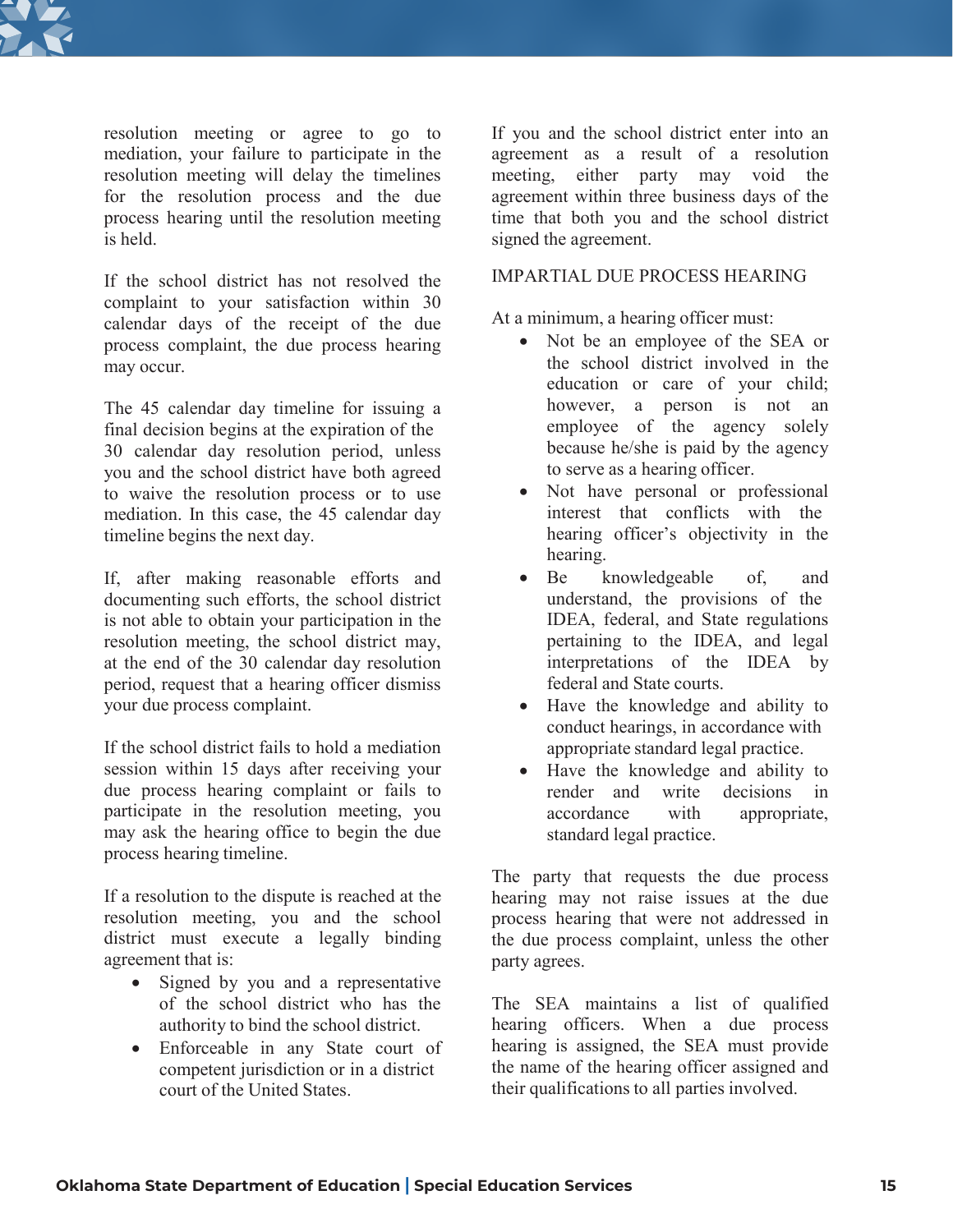

#### DUE PROCESS HEARING RIGHTS

Any party to a hearing or an appeal must be accorded the right to:

- Be accompanied and advised by a lawyer or person with special knowledge or training regarding the problems of children with disabilities.
- Present evidence and confront, crossexamine, and require the attendance of witnesses.
- Prohibit the introduction of any evidence at the hearing that has not been disclosed to the other party at least five business days prior to the hearing.
- Obtain a written, or, at your option, electronic, word-for-word record of the hearing.
- Obtain a written, or, at your option, electronic findings of the facts and decisions, which shall be made available to the public and transmitted to the State advisory panel.

A hearing officer may prevent any party that fails to disclose relevant evaluations or recommendations to the other party at least five business days before the hearing.

You must be given the right to have your child present, and the right to open the hearing to the public.

#### HEARING DECISIONS

A hearing officer's decision on whether your child received a FAPE must be based on substantive grounds.

In matters alleging a procedural violation, a hearing officer may find that your child did not receive a FAPE, only if the procedural inadequacies:

- Impeded your child's right to a FAPE.
- Significantly impeded your opportunity to participate in the decision-making process regarding the provision of a FAPE to your child.
- Caused a deprivation of an educational benefit.

Nothing in the procedural safeguards section of the federal regulations under Part B of the IDEA can be interpreted to prevent you from filing a separate request for a due process hearing on an issue separate from a request already filed.

The SEA, after deleting any personally identifiable information, must:

- Provide the findings and decisions in the due process hearing or appeal to the State special education advisory panel.
- Make those findings and decisions available to the public.

#### FINALITY OF DECISION, APPEAL, IMPARTIAL REVIEW

A decision made in a due process hearing is final, except that any party involved in the hearing may appeal the decision within 30 calendar days.

If a party is aggrieved by the findings and decision in the hearing, an appeal may be brought to the SEA.

If there is an appeal, the SEA appoints a state reviewing officer who conducts an impartial review of the findings and decisions appealed. The official conducting the review must:

• Examine the entire hearing record.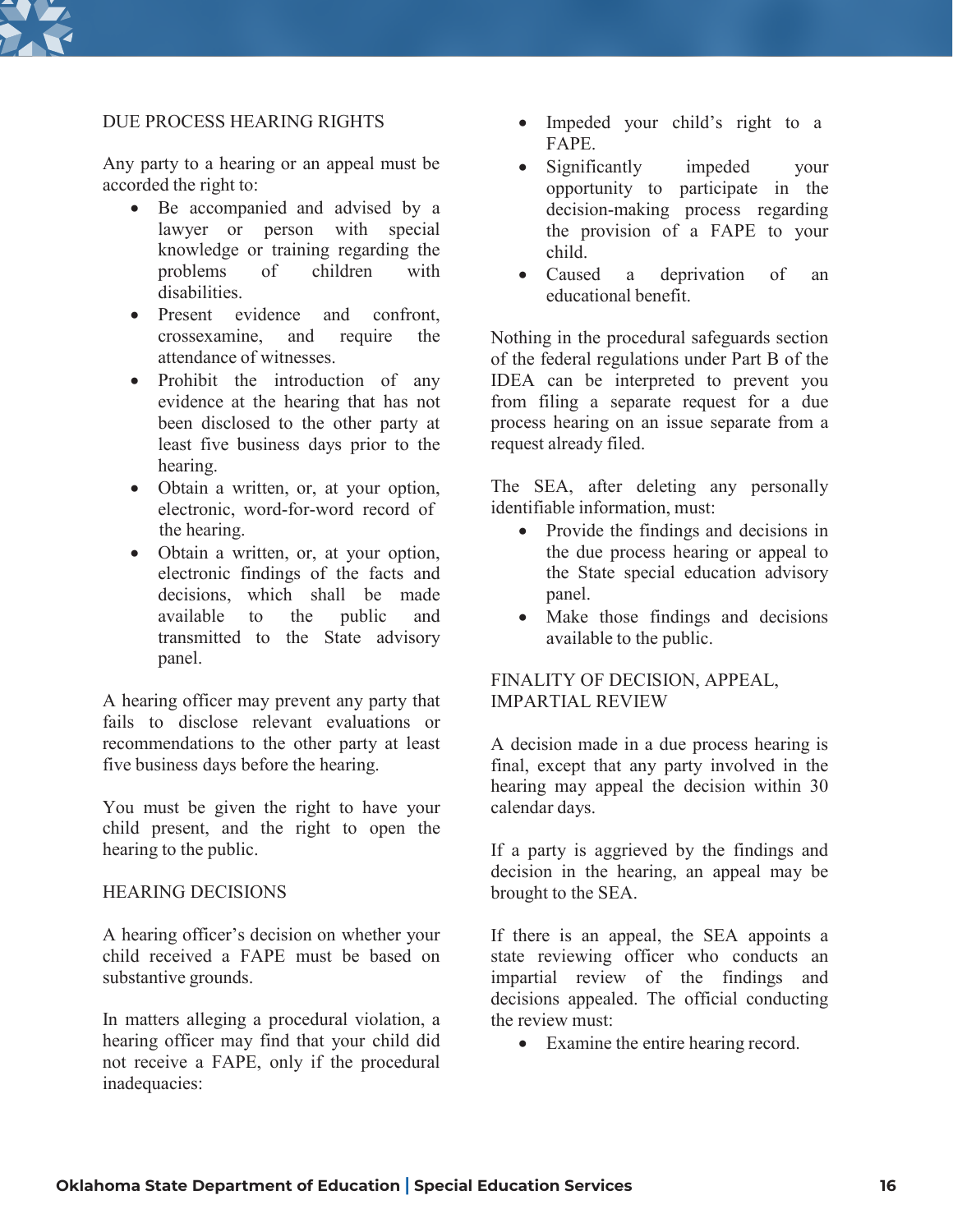

- Ensure that the procedures at the hearing were consistent with the requirements of due process.
- Seek additional evidence if necessary. If a hearing is held to receive additional evidence, the hearing rights described above apply.
- Give the parties an opportunity for oral or written argument, or both, at the discretion of the reviewing official.
- Make an independent decision on completion of the review.
- Give you and the school district a copy of written, or at your option, electronic, findings of fact and decisions.

The SEA, after deleting any personally identifiable information, must transmit the findings and decisions to the State special education advisory panel, and make the findings and decisions available to the public.

The decision made by the reviewing official is final, unless a party brings a civil action under the procedures described below.

### TIMELINES AND CONVENIENCE OF HEARINGS AND REVIEWS

The SEA must ensure that no later than 45 calendar days after the expiration of the 30 calendar day period for resolution meetings, or, no later than 45 calendar days after the expiration of the adjusted time period:

- A final decision is reached in a hearing.
- A copy of the decision is mailed to you and the school district.

If there is an appeal, the SEA must ensure that no later than 30 calendar days after the receipt of a request for a review:

- A final decision is reached in the review.
- A copy of the decision is mailed to you and the school district.

A hearing officer may grant specific extensions of time beyond the 45 day calendar time period, if you or the school district requests a specific extension of the timeline.

Each hearing must be conducted at a time and place that is reasonably convenient to you and your child.

Except in the case of a change in placement initiated by school personnel due to your child carrying or possession of a weapon, possession or use of illegal drugs, or the sale or soliciting the sale of a controlled substance, or inflicting serious bodily injury upon another person, (or a change in placement ordered by a hearing officer due to a determination that maintaining the current placement is substantially likely to result in injury to the child or others), if you request a hearing to challenge the manifestation determination review, your child must remain in the interim alternative educational setting pending the decision of the hearing officer, or until the expiration of the time period of the change of placement, whichever occurs first, unless the State or school district and you agree otherwise.

## RIGHT TO BRING A CIVIL ACTION

Any party who does not agree with the findings and decisions in the State level review has the right to bring a civil action with respect to the matter that was the subject of the due process complaint hearing. The action may be brought in any State court of competent jurisdiction or in a district court of the United States, without regard to the amount in dispute.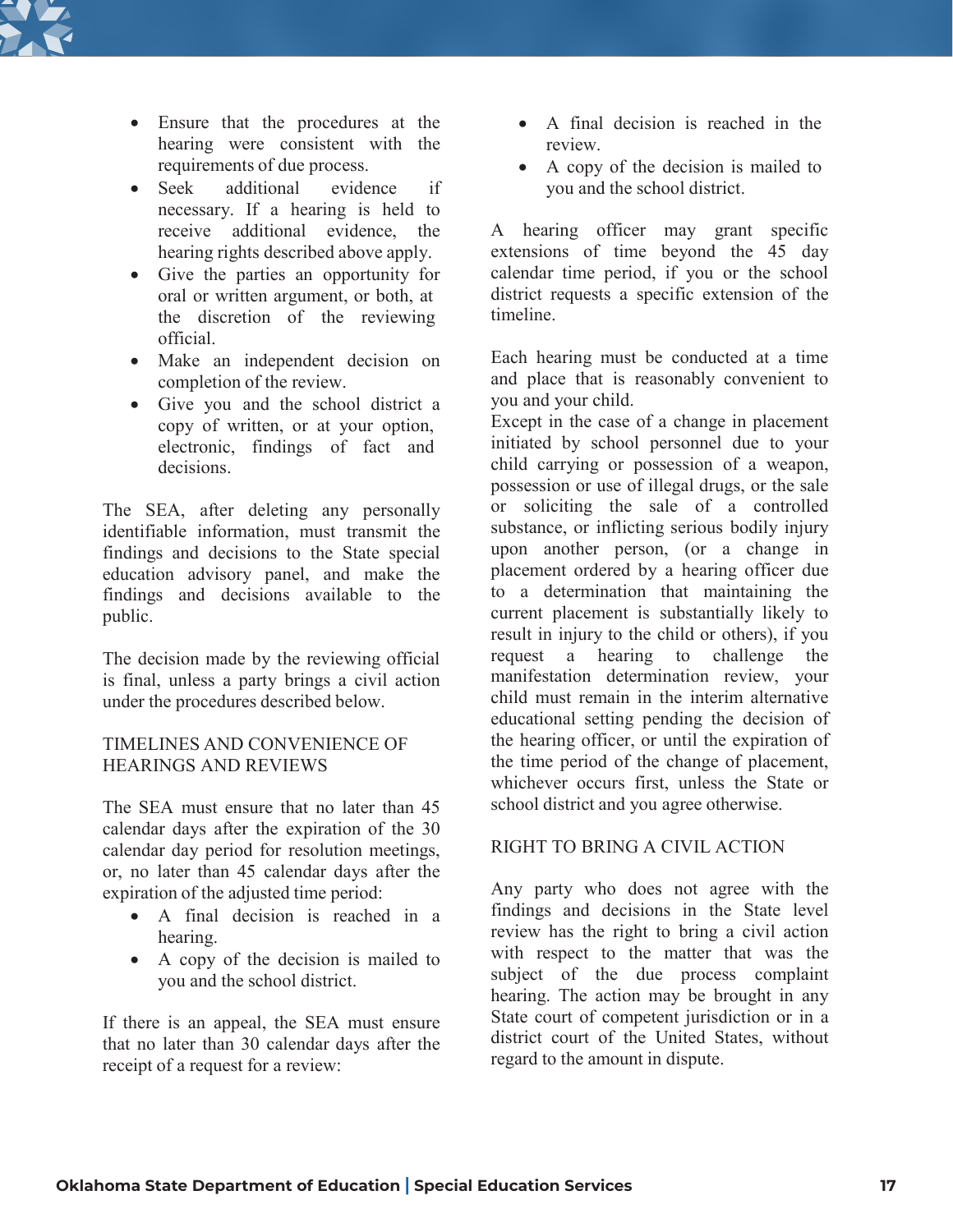

The party bringing the civil action must have 90 calendar days from the date of the decision of the hearing officer to bring such an action.

In any civil action, the court:

- Receives the records of the administrative proceedings.
- Hears additional evidence at the request of a party.
- Bases its decision on the preponderance of the evidence, and grants the relief that the court determines to be appropriate.

# ATTORNEYS' FEES

In any action or proceeding brought under Part B of the IDEA, the court, in its discretion, may award reasonable attorneys' fees as part of the cost:

- To a prevailing party who is the parent of a child with a disability.
- To a prevailing party who is a school district against the attorney of a parent who files a request for a due process hearing or subsequent cause of action that is frivolous, unreasonable or without foundation, or against the attorney of a parent who continued to litigate after the litigation clearly became frivolous, unreasonable or without foundation.
- To a prevailing school district against the attorney of a parent, or against the parent, if the parent's complaint or subsequent cause of action was presented for any improper purpose, such as to harass, to cause unnecessary delay, or to needlessly increase the cost of the action or proceeding.

A court awards reasonable attorneys' fees based on rates prevailing in the community in which the action or hearing arose for the

kind and quality of services furnished. No bonus or multiplier may be used in calculating fees awarded.

Funds under the IDEA Part B may not be used to pay attorney's fees or costs of a party related to an action or proceeding.

Attorneys' fees may not be awarded and related costs may not be reimbursed in any action or proceeding for services performed subsequent to the time of a written offer of settlement to you, if:

- The offer is made within the time prescribed by Rule 68 of the Federal Rules of Civil Procedure; or, in the case of an administrative proceeding, at any time more than ten calendar days before the proceeding begins.
- The offer is not accepted within ten calendar days.
- The court or administrative hearing officer finds that the relief finally obtained by you is not more favorable to you than the offer of settlement.

Attorneys' fees may not be awarded relating to any meeting of the IEP team unless such meeting is convened as a result of an administrative proceeding or court action, or, at the discretion of the State, for mediation.

## DISCIPLINE

## AUTHORITY OF SCHOOL PERSONNEL

School personnel may consider any unique circumstances on a case-by-case basis, when determining whether to order a change in placement for a child with a disability who violates a code of student conduct.

School personnel may remove a child with a disability who violates a code of student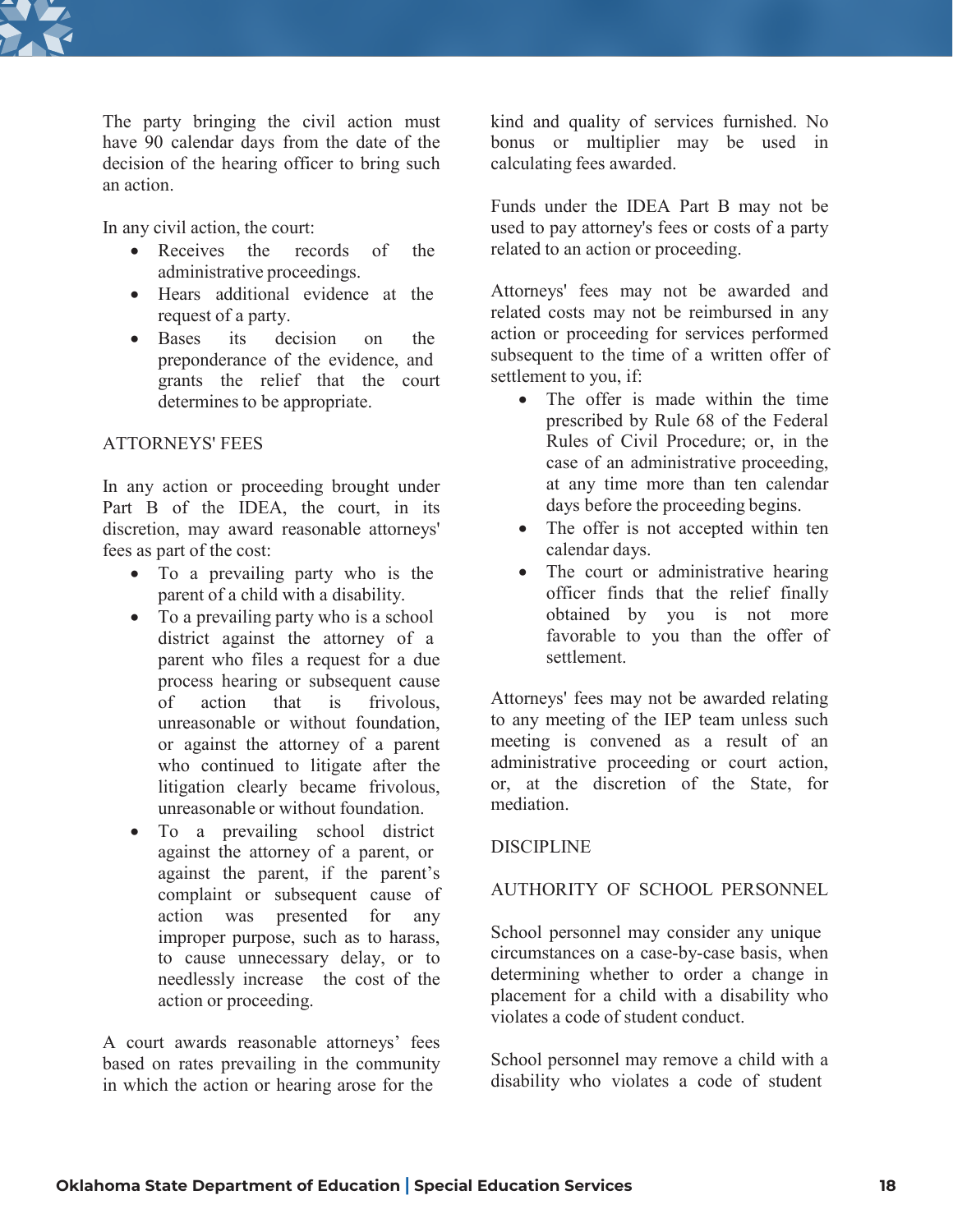

conduct from their current placement to an appropriate interim alternative educational setting, another setting, or suspension, for not more than ten consecutive school days (to the extent such alternatives are applied to children without disabilities).

If school personnel seek to order a change in placement that would exceed ten school days, and the behavior that gave rise to the violation of the school code is determined not to be a manifestation of your child's disability, school personnel may apply the disciplinary procedures to your child in the same manner and for the same duration in which the procedures would be applied to children without disabilities, except the school must provide services to your child.

Your child's IEP team determines the interim alternative educational setting for such services.

These services that must be provided to your child if removed from his or her current placement may be provided in an interim alternative educational setting.

#### **SERVICES**

Your child, if removed from his or her current placement for more than ten school days in the same school year must:

• Continue to receive educational services, so as to enable him or her to participate in the general education curriculum, although in another setting, and to progress toward meeting the goals identified in his or her IEP; and receive, as appropriate, an Functional Behavior Assessment (FBA), behavioral intervention services and modifications that are designed to address the behavior violation so that it does not happen again.

#### MANIFESTATION DETERMINATIONS

Within 10 school days from the date of the decision to impose an out-of-school suspension or another type of disciplinary removal that either exceeds 10 consecutive school days or 10 cumulative days of suspensions in an IAES, a meeting must be held to determine whether the conduct in question was caused by, or had a direct and substantial relationship to, the student's disability or whether the conduct was a result of the LEA's failure to implement the student's IEP.

A pattern of behavior may be determined because of the length of each removal, the total time that the student has been removed, the proximity of the removals to one another and whether or the behavior is substantially similar to the student's behavior in previous incidents that resulted in disciplinary removals.

The school district, you, and other relevant members of the IEP team (as determined by you and the school district) must review all relevant information in your child's file, including his or her IEP, any teacher observations, and any relevant information you have provided to determine if:

- The conduct in question was caused by, or was a direct and substantial relationship to, his or her disability.
- The conduct in question was the direct result of the school district's failure to implement his or her IEP.

If the school district, you, and other relevant members of the IEP team determine that either is applicable for your child, the conduct must be determined to be a manifestation of your child's disability.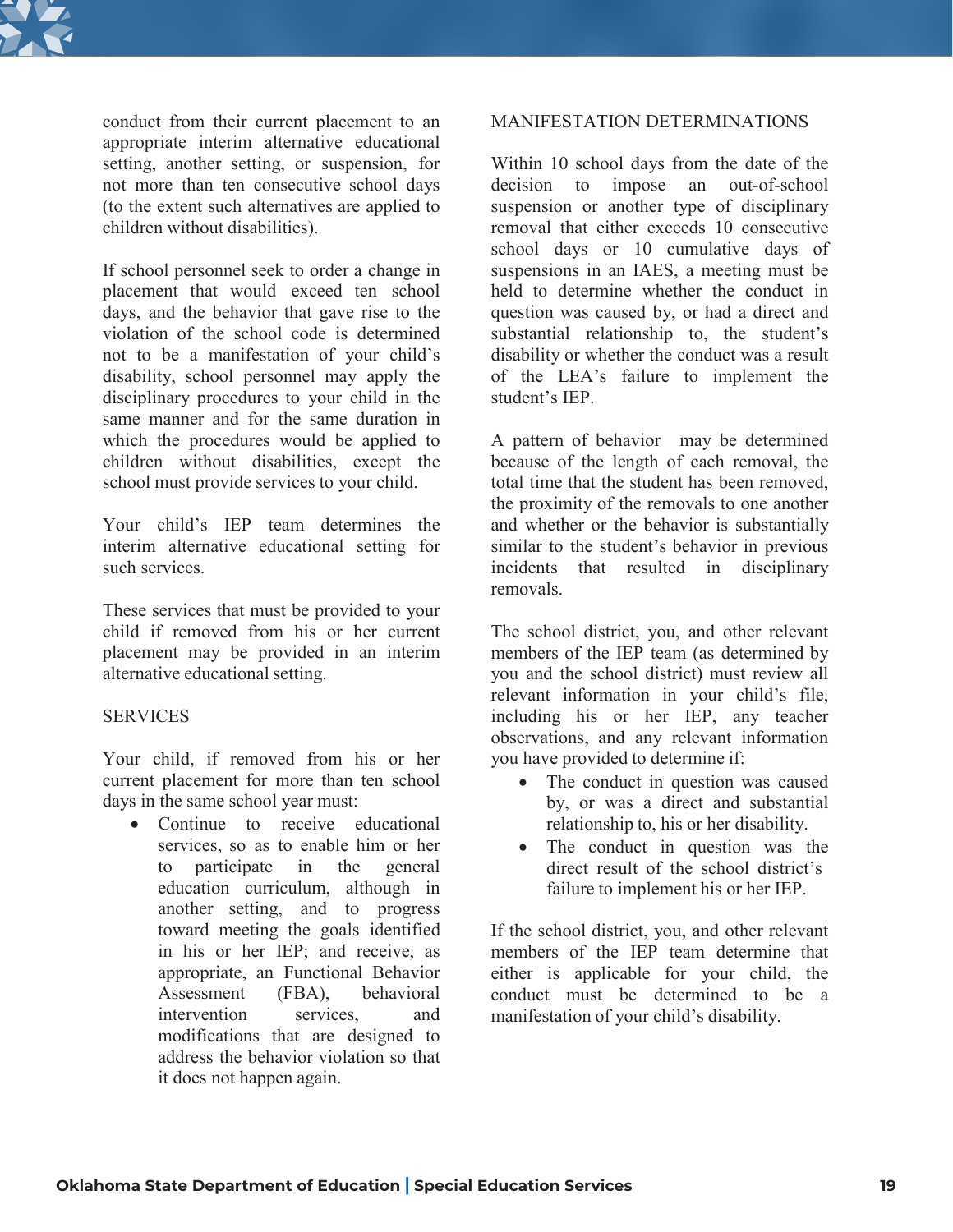

## DETERMINATION THAT BEHAVIOR WAS A MANIFESTATION

If the school district, you, and other relevant members of the IEP team determine that the

conduct was a manifestation of your child's disability, the IEP team must either:

- Conduct an FBA and implement a behavior intervention plan (BIP) for your child, unless the school district had conducted such assessment prior to such determination and the behavior that resulted in a change in placement.
- If a BIP already has been developed, the IEP team must meet to review the plan, and modify it, as necessary, to address the behavior.

Unless determined to be a special circumstance, the school district must return your child to the placement from which your child was removed, unless you and the school district agree to a change of placement as part of the modification of the BIP.

#### DETERMINATION THAT BEHAVIOR WAS NOT A MANIFESTATION OF THE **DISABILITY**

If the result of the review is a determination that the behavior of your child was not a manifestation of your child's disability, the relevant disciplinary procedures applicable to children without disabilities may be applied to your child in the same manner in which they would be applied to children without disabilities, except that a FAPE must be provided to your child during the term of suspension.

You have the right to request mediation or an expedited due process hearing if you disagree with the manifestation determination.

#### DISCIPLINARY RECORDS

If the school district initiates disciplinary procedures applicable to all children, the school district must ensure that the special education and disciplinary records of your child are transmitted for consideration by the person(s) making the final determination about the disciplinary action.

#### INTERIM ALTERNATIVE EDUCATIONAL SETTINGS

Regardless of whether or not the behavior was a manifestation of your child's disability, school personnel may remove a student to an interim alternative educational setting for up to 45 school days if your child:

- Carries or possesses a weapon to school or has a weapon at school, on school premises, or at a school function under the jurisdiction of an SEA or a school district.
- Knowingly has or uses illegal drugs, or sells or solicits the sale of a controlled substance, while at school, on school premises, or at a school function under the jurisdiction of a SEA or school district.
- Has inflicted serious bodily injury upon another person while at school, on school premises, or at a school function under the jurisdiction of an SEA or a school district.

"Serious Bodily Injury" is defined to mean a bodily injury that involves a substantial risk of death; extreme physical pain; protracted and obvious disfigurement, or protracted loss or impairment of the function of a bodily member, organ or faculty.

The IEP Team will determine the appropriate services for your child in an Interim Alternative Educational Settings (IAES).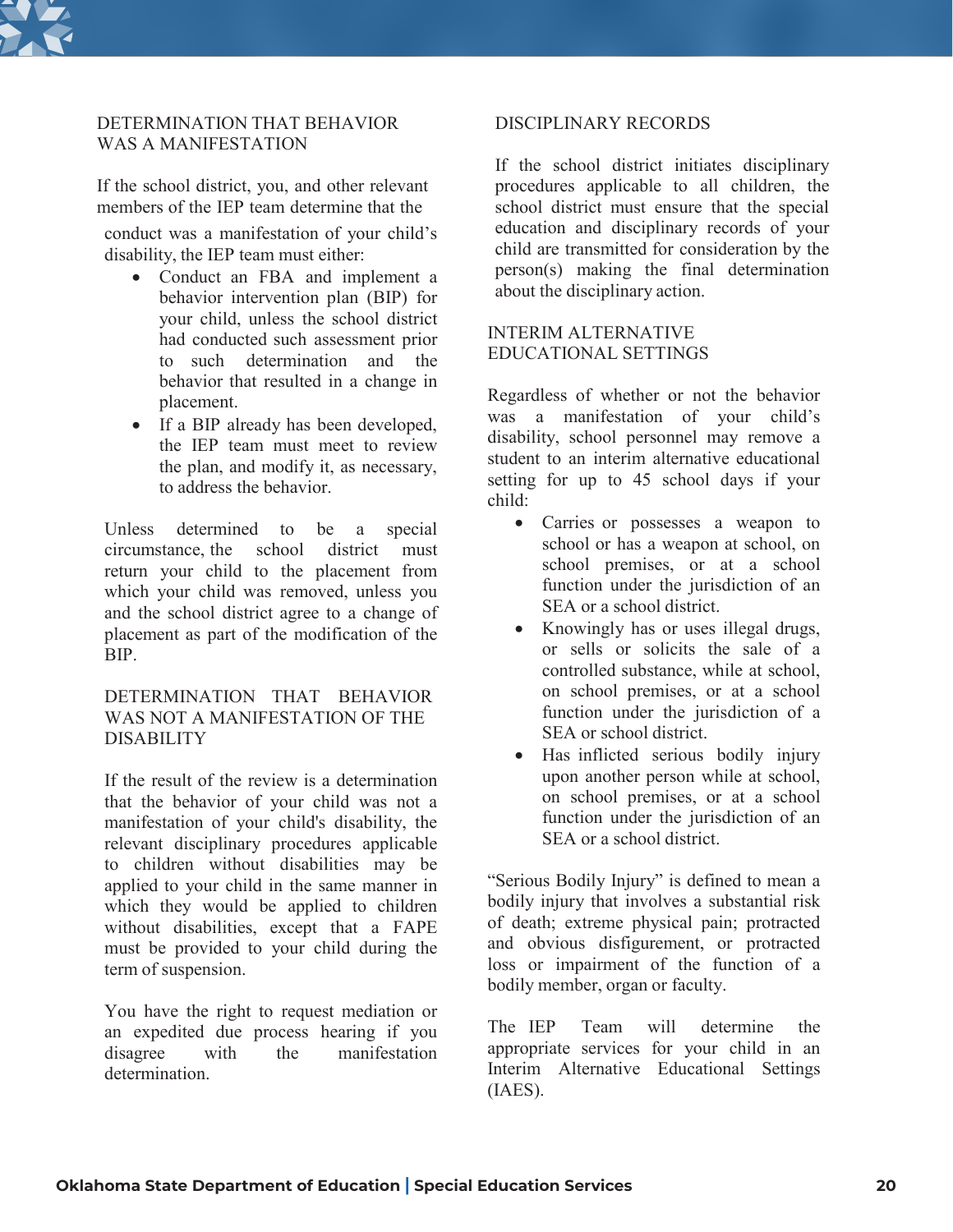

The school has the option of continuing the

IAES into the next school year if there are less than 45 school days remaining in the school year in which the incident takes place.

Not later than the date on which the decision to take disciplinary action is made, the school district must notify you of that decision, and provide you with a procedural safeguards notice.

### CHANGE OF PLACEMENT DUE TO DISCIPLINARY REMOVALS

The removal of your child from his or her current educational placement is a change of placement if:

- The removal is more than ten consecutive days.
- Your child has been subjected to a series of removals that constitute a pattern of removal because:
	- o The series of removals totaled more than ten school days in a school year.
	- o Your child's behavior is substantially similar to your child's behavior in previous incidents that resulted in the series of removals.
	- o Of such additional factors as the length of each removal, the total amount of time your child has been removed, and the proximity of the removals to one another.
	- o Whether a pattern of removals constitutes a change of placements is determined on a case-by-case basis by the school district, and, if challenged, is subject to review by judicial proceedings.

## APPEALS

You may file a due process complaint to request a due process hearing if you disagree with:

- Any decision regarding placement made under the discipline provision.
- The manifestation determination. The school district may file a due process complaint to request a due process hearing if it believes that maintaining the current placement of your child is substantially likely to result in injury to your child or to others.

### AUTHORITY OF HEARING OFFICER

A hearing officer must conduct the due process hearing and make a decision. The hearing officer may:

- Return your child to the placement from which your child was removed if the hearing officer determines that the removal was a violation of the requirements described under the heading **Authority of School Personnel**, or that your child's behavior was a manifestation of your child's disability.
- Order a change in the placement of your child to an appropriate interim alternative educational setting for not more than 45 school days if the hearing officer determines that maintaining the current placement of your child is substantially likely to result in injury to your child or to others.

These hearing procedures may be repeated, if the school district believes that returning your child to the original placement is substantially likely to result in injury to your child or to others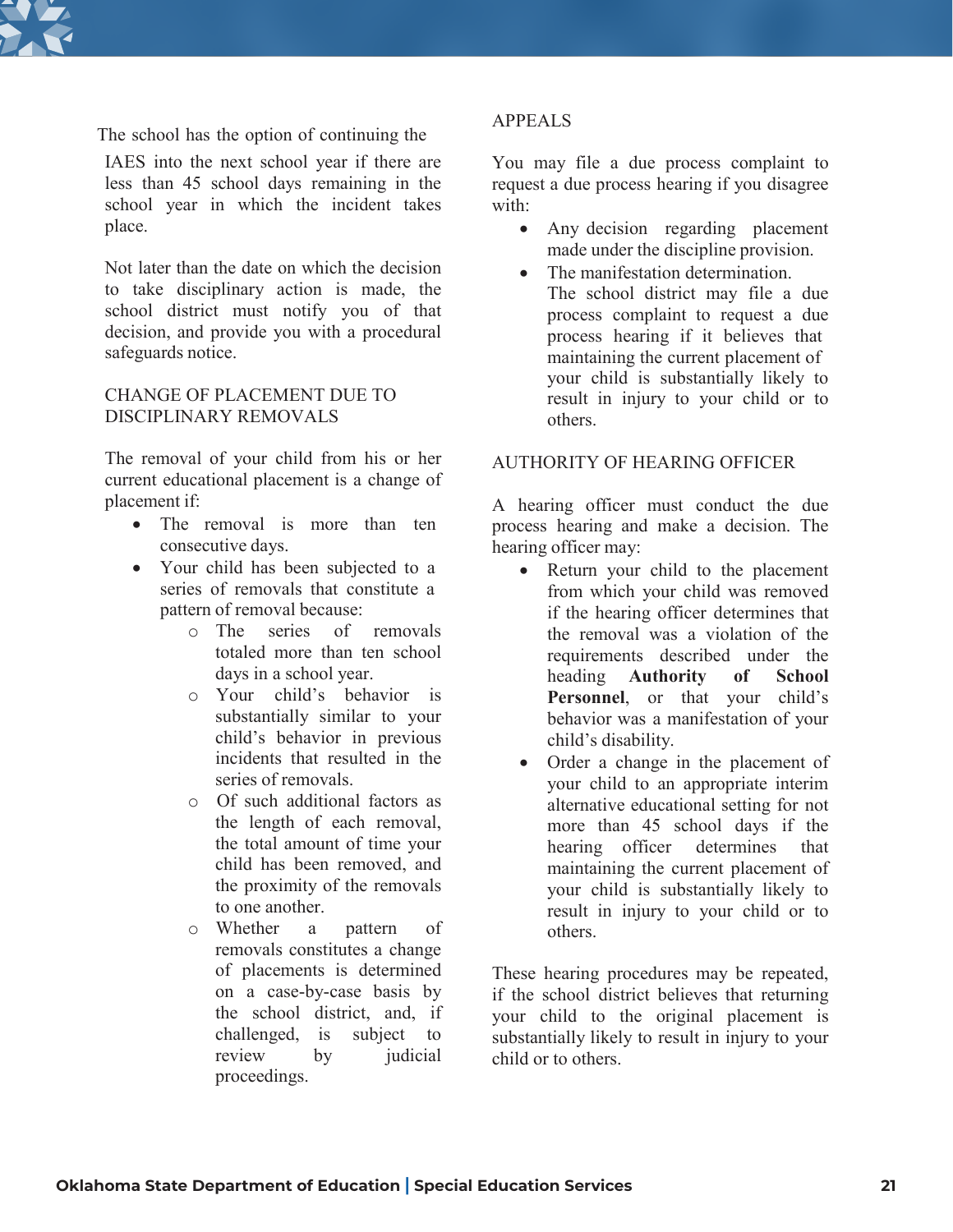

The SEA or school district must arrange for an expedited hearing when you request one. Whenever you or the school district file a due process complaint to request such a hearing, a hearing must be held that meets the requirements described under the headings **Due Process Complaint Procedures, Hearings on Due Process Complaints, and Appeal of Decisions; Impartial Review**, except as follows:

- The SEA or school district must arrange for an expedited due process hearing, which must occur within 20 school days of the date the hearing is requested and must result in a determination within ten school days after the hearing.
- Unless you and the school district agree in writing to waive the meeting, or agree to use mediation, a resolution meeting must occur within seven calendar days or upon receiving notice of the due process complaint.
- The hearing may proceed, unless the matter has been resolved to the satisfaction of both parties within 15 calendar days of receipt of the due process complaint.

A State may establish different procedural rules for expedited due process hearings than it has established for other due process hearings. Except for the timelines, those rules must be consistent with the rules in this document regarding due process hearings.

A party may appeal the decision in an expedited due process hearing in the same way as they may for decisions in other due process hearings.

## PLACEMENT DURING APPEALS

When you or the school district has filed a due process complaint related to disciplinary

matters, your child must (unless you and the SEA or school district agree otherwise) remain in the interim alternative educational setting pending the decision of the hearing officer or until the expiration of the time period of removal provided for and described under the heading **Authority of School Personnel**, whichever comes first.

### PROTECTIONS FOR CHILDREN NOT YET ELIGIBLE FOR SPECIAL EDUCATION AND RELATED **SERVICES**

If a child who has been determined to be eligible for special education and related services under IDEA Part B, violates a code of student conduct, but the school district had knowledge before the behavior that brought about the disciplinary action that your child was a child with a disability, then your child may assert any of the procedural safeguards described in this notice.

Basis of knowledge for disciplinary matters-A school district must be deemed to have knowledge that a child is a child with a disability if, before the behavior that brought about the disciplinary action occurred:

- You expressed concern in writing that your child is in need of special education and related services to supervisory or administrative personnel of the appropriate education agency, or a teacher of your child.
- You requested an evaluation related to eligibility for special education and related services under Part B of the IDEA.
- Your child's teacher, or other school district personnel, expressed specific concerns about a pattern of behavior demonstrated by your child, directly to the school district's director of special education or to other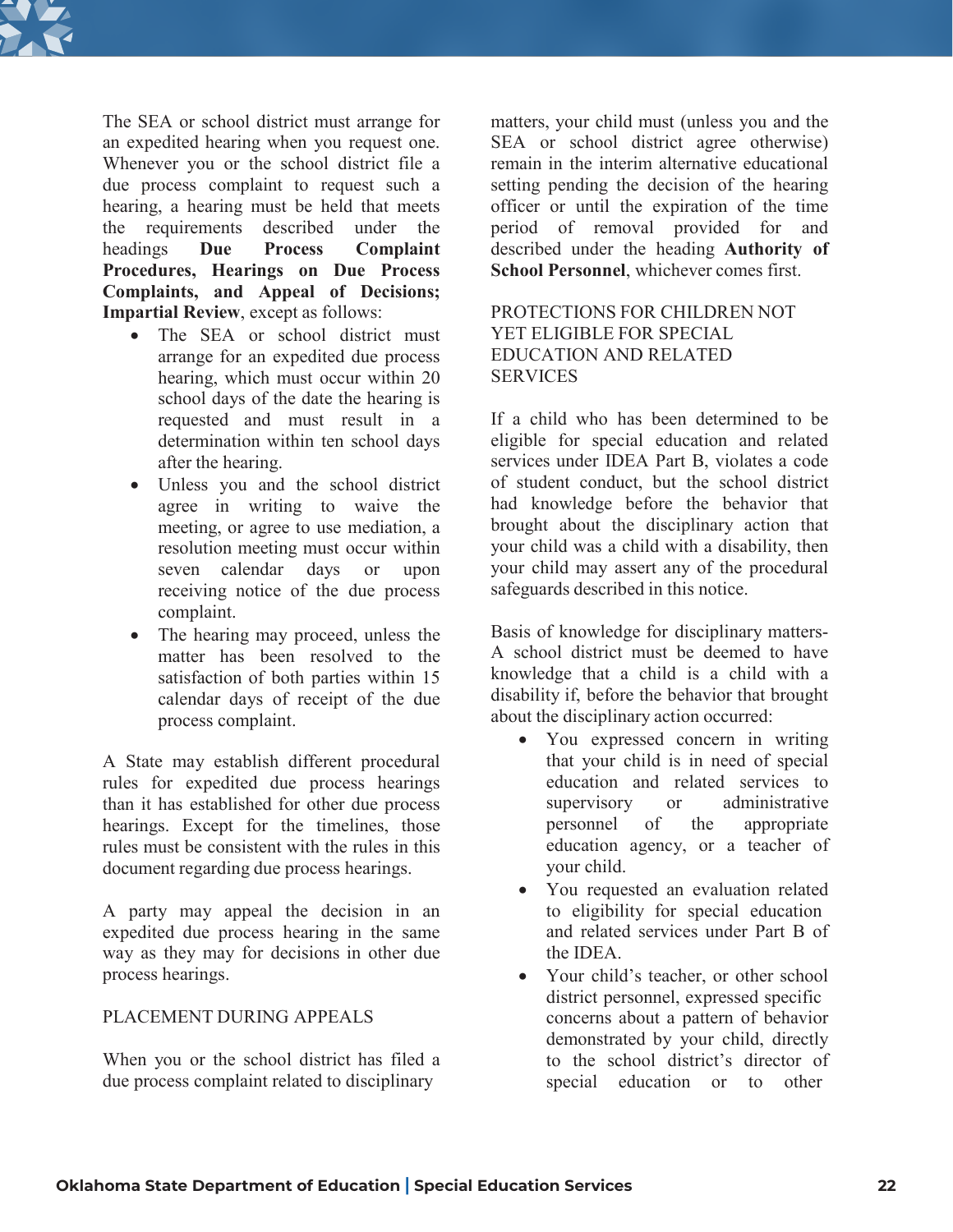

supervisory personnel of the school district.

Exception-

A school district must not be deemed to have knowledge that your child is a child with a disability:

- If you have not allowed an evaluation of your child.
- If you have refused services for your child.
- Your child has been evaluated and determined not to be a child with a disability under the IDEA Part B.

## CONDITIONS THAT APPLY IF NO BASIS OF KNOWLEDGE

If prior to taking disciplinary measures against your child, a school district does not have knowledge that a child is a child with a disability, as described in **Basis of Knowledge for Disciplinary Matters and Exceptions**, your child may be subjected to the disciplinary measures applied to children without disabilities who engaged in comparable behaviors.

However, if a request is made for an evaluation of your child during the time period in which your child is subjected to disciplinary measures, the evaluation must be conducted in an expedited manner. Until the evaluation is completed, your child remains in the educational placement determined by school authorities, which include suspension or expulsion without educational services.

If your child is determined to be a child with a disability, taking into consideration information from the evaluation conducted by the school district and information provided by you, the school district must provide special education and related services in accordance with the provision

under the IDEA Part B, including the disciplinary requirements described above.

REFERRAL TO AND ACTION BY LAW ENFORCEMENT AND JUDICIAL **AUTHORITIES** 

The IDEA Part B does not:

- Prohibit a school district from reporting a crime committed by a child with a disability to appropriate authorities.
- Prevent Oklahoma State law enforcement and judicial authorities from exercising their responsibilities with regard to the application of federal and Oklahoma State law to crimes committed by a child with a disability.

Transmittal of records-

If a school district reports a crime committed by a child with a disability, the school district:

- Must ensure that copies of your child's special education and disciplinary records are transmitted for consideration by the appropriate authorities to whom the agency reports the crime.
- May transmit copies of your child's special education and disciplinary records only to the extent permitted by Family Education Rights and Privacy Act (FERPA).

REQUIREMENTS FOR UNILATERAL PLACEMENT BY PARENTS OF CHILDREN IN PRIVATE SCHOOLS AT PUBLIC EXPENSE

The IDEA Part B does not require a school district to pay for the cost of education, including special education and related services, of your child with a disability at a private school or facility if the school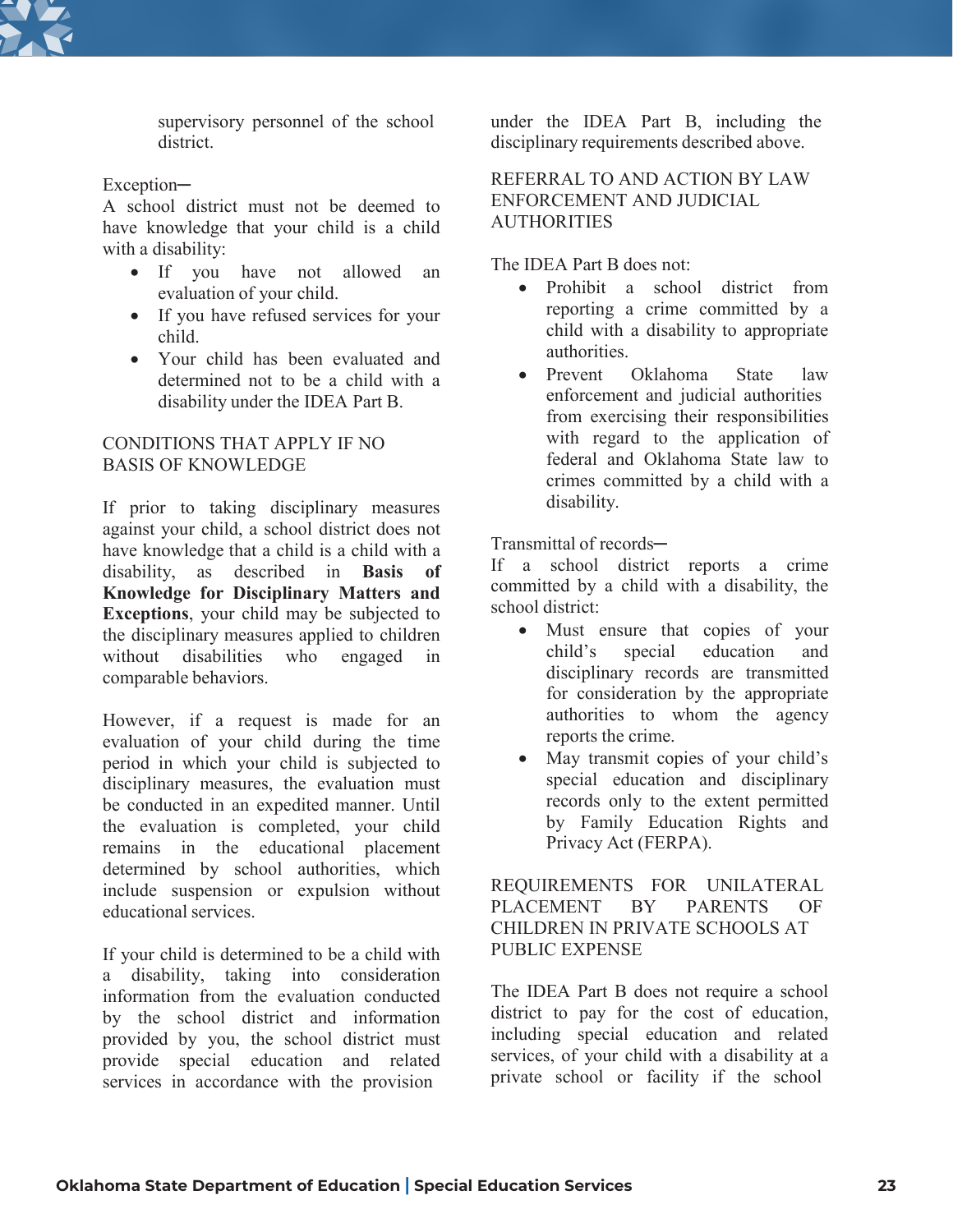

district made a FAPE available to your child, and you chose to place your child in a private school or facility. However, the school district where the private school is located must include your child in the population whose needs are addressed under Part B provisions of the IDEA regarding children who have been placed by their parents in a private school at 34 CFR §§ 300.131 through 300.144.

Reimbursement for private school placement—

If your child previously received special education and related services under the authority of a school district, and you choose to enroll your child in a private elementary or secondary school without the consent of or referral by the school because you disagree that the IEP being offered your child, a court or a hearing officer may require the school district to reimburse you for the cost of that enrollment. The court or hearing officer must find that the school district had not made a FAPE available to your child in a timely manner prior to that enrollment, and that the private placement is appropriate.

A hearing officer or a court may find your placement to be appropriate, even if the placement does not meet the State standards that apply to education provided by the SEA and the school district.

Limitations on reimbursement—

The cost of reimbursement may be reduced or denied if:

• At the most recent IEP meeting that you attended prior to removal of your child from the public school, you did not inform the IEP team that you were rejecting the placement proposed by the school district to provide a FAPE to your child,

including stating your concerns and your intent to enroll your child in a private school at public expense.

- Ten business days (including any holidays that occur on a business day) prior to the removal of your child from the public school, you did not give written notice to the school district of the information described above.
- Prior to the removal of your child from the public school, the school district provided prior written notice to you, of its intent to evaluate your child (including a statement of the purpose of the evaluation that was appropriate and reasonable), but you did not make your child available for such evaluation.
- Upon a court's finding that your actions were unreasonable.

However, the cost of reimbursement must not be reduced or denied for failure to provide notice if:

- The school district prevented you from providing the notice.
- You cannot read or write in English.
- You had not received notice of your responsibility to provide the notice described above.
- Compliance with the requirements above would likely result in physical harm to your child.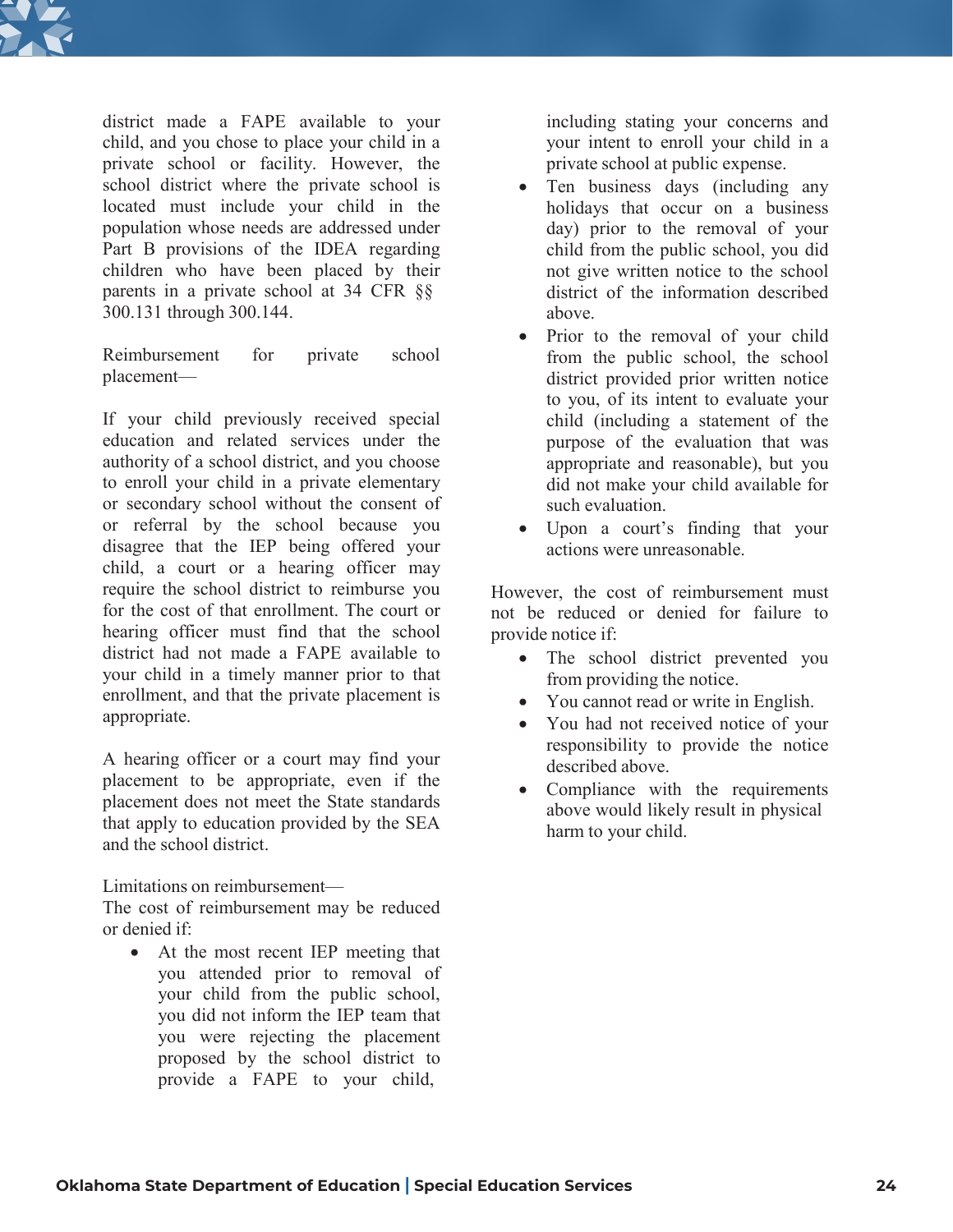

# **RESOURCES FOR PARENTS AND SCHOOLS**

Alternative Dispute Resolution Program (Mediation) Administrative Office of the Courts (877) 521-6677 or (405) 522-7876

Joint Oklahoma Information Network (JOIN) 500 North Broadway, Suite 300 Oklahoma City, Oklahoma 73102 Dial 2-1-1

Legal Aid of Western Oklahoma (405) 521-1302

Legal Services of Eastern Oklahoma (918) 584-3211 (918) 428-4357 (Hot Line) (888) 534-5243 (Hot Line)

Office of Juvenile Affairs (OJA) Educational Services (405) 962-6106

Oklahoma ABLE Tech 1514 West Hall of Fame Stillwater, Oklahoma 74078 (800) 257-1705

Oklahoma Advanced Practice Nurse Coalition (918) 660-3937

Oklahoma Areawide Services Information System (OASIS) (800) 426-2747

Oklahoma Assistive Technology Center (OATC) at the University of Oklahoma Health Sciences Center, Department of Rehabilitation Sciences—College of Allied Health 1600 North Phillips Oklahoma City, Oklahoma 73104

(405) 271-3625; (405) 271-1705 (TDD) (405) 271-1707 (Fax) (800) 700-OATC (6282)

Oklahoma Assistive Technology Center (OATC) at the University of Oklahoma— Tulsa Department of Rehabilitation Sciences—College of Allied Health 4502 East 41st Street Tulsa, Oklahoma 74135 (918) 660-3261 or (918) 660-3279 (918) 660-3297 (Fax)

Oklahoma Association of Clinical Nurse Specialists (405) 951-8214

Oklahoma Board of Nursing (405) 962-1800

Oklahoma Commission of Children and Youth (OCCY) (405) 606-4900

Oklahoma Department of Career and Technology Education (405) 377-2000 (405) 743-6816 TDD

Oklahoma Department of Corrections (405) 962-6139

Oklahoma Department of Health (405) 271-5600

Oklahoma Department of Human Services (DHS) (405) 521-2778

Oklahoma Department of Mental Health & Substance Abuse Services (ODMHSAS) (405) 522-3908